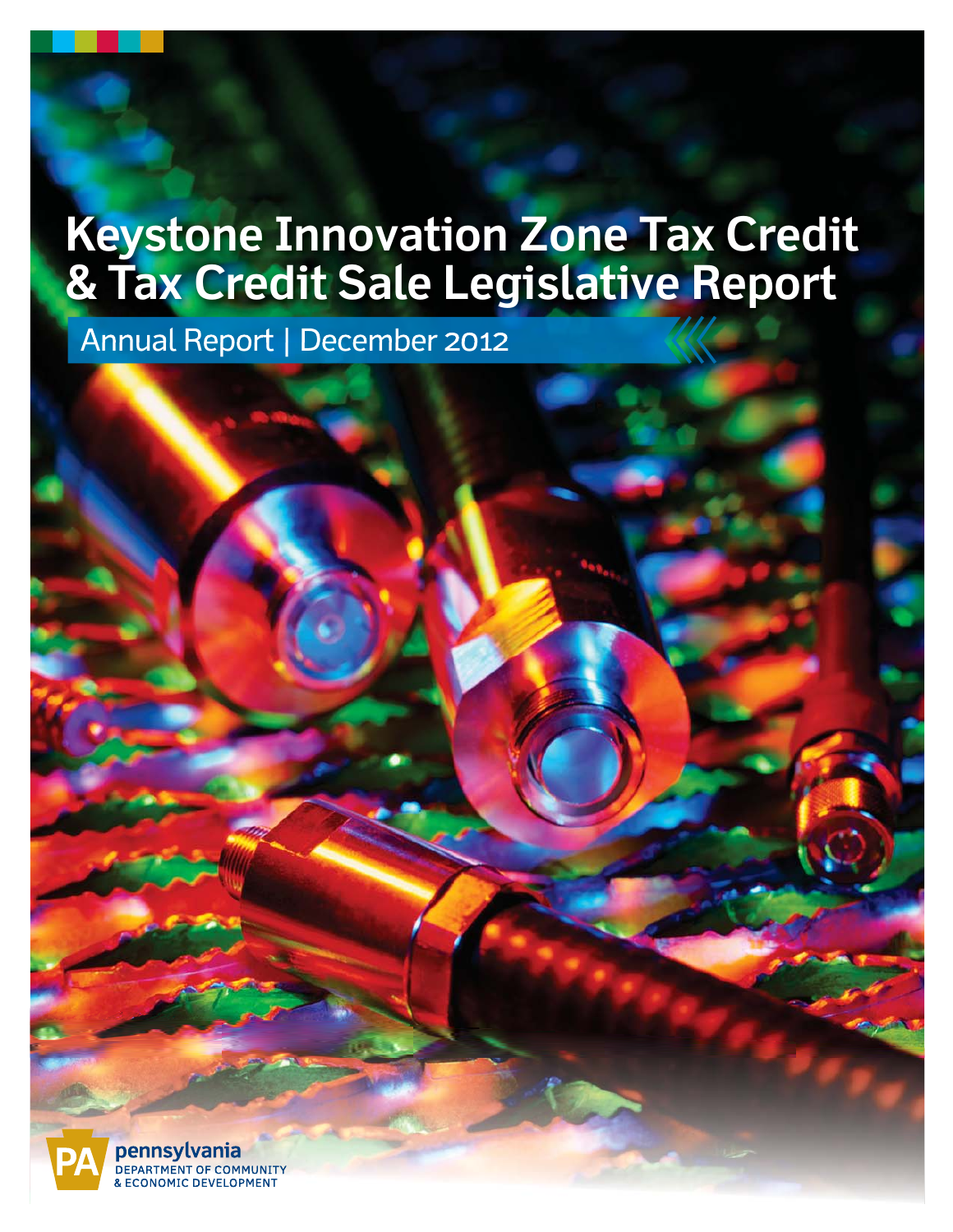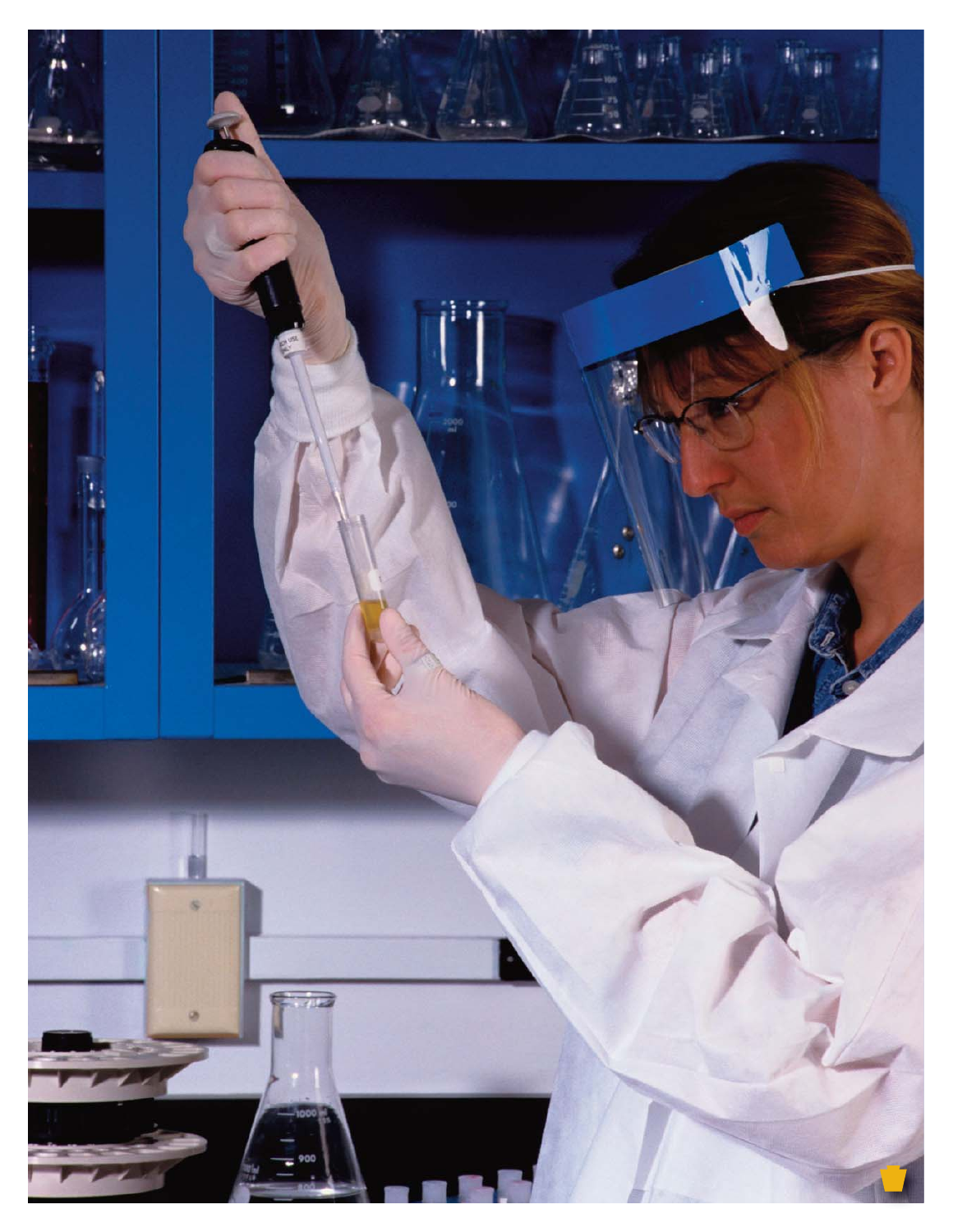The Corbett administration is pleased to provide the 2012 Keystone Innovation Zone Tax Credit and Tax Credit Sale Legislative Report.

Governor Corbett is committed to providing our start-up companies and entrepreneurs with the resources they need to grow here and stay here. The KIZ initiative, funded under the Department of Community and Economic Development, continues to advance as a top priority of Governor Corbett by connecting Pennsylvania's educational institutions with entrepreneurs and start-up businesses to create innovative, good-paying jobs for graduates right here in the state.

#### **Overview**

The Keystone Innovation Zone Tax Credit (Tax Credit) program provides for the award of up to \$25 million annually in tax credits to qualified Keystone Innovation Zone (KIZ) companies. To be eligible, a company must be a qualified KIZ company, meeting the following requirements:

- 1) be a for-profit entity located within the geographic boundaries of a Ben Franklin Technology Development Authority-approved KIZ
- 2) demonstrate that it has been in operation for less than eight (8) years
- 3) operate within one (or more) of the targeted industry sectors identified by the KIZ and its regional partnership
- 4) provide semi-annual reporting measures to the Department of Community and Economic Development (DCED) through its KIZForce reporting tool
- 5) meet any other requirements as specified by the DCED

Since its inception in 2006, this innovative program has awarded tax credits to hundreds of early stage technology companies who have realized an increase in gross revenues from one year over the next. The enabling legislation provides a mechanism for the assignment or sale of the tax credits should the KIZ company not have Pennsylvania tax liability. The KIZ company can either sell its tax credit or secure a third-party, independent broker to sell the tax credit on its behalf. KIZ companies have five years from the date of the award to either use, sell or assign the Tax Credit.

# **KIZ Tax Credit Awards**

Chart 1, as identified below, demonstrates the number of awards made to KIZ companies between 2006 and 2012, while Chart 2 demonstrates the dollar amount of tax credits awarded to the KIZ companies during the same period. Appendices A and B (pages 3-14) reflect the company name, its KIZ-affiliation and the dollar amount of KIZ Tax Credits awarded in 2012 and 2011, respectively.





**newPA.com | 1**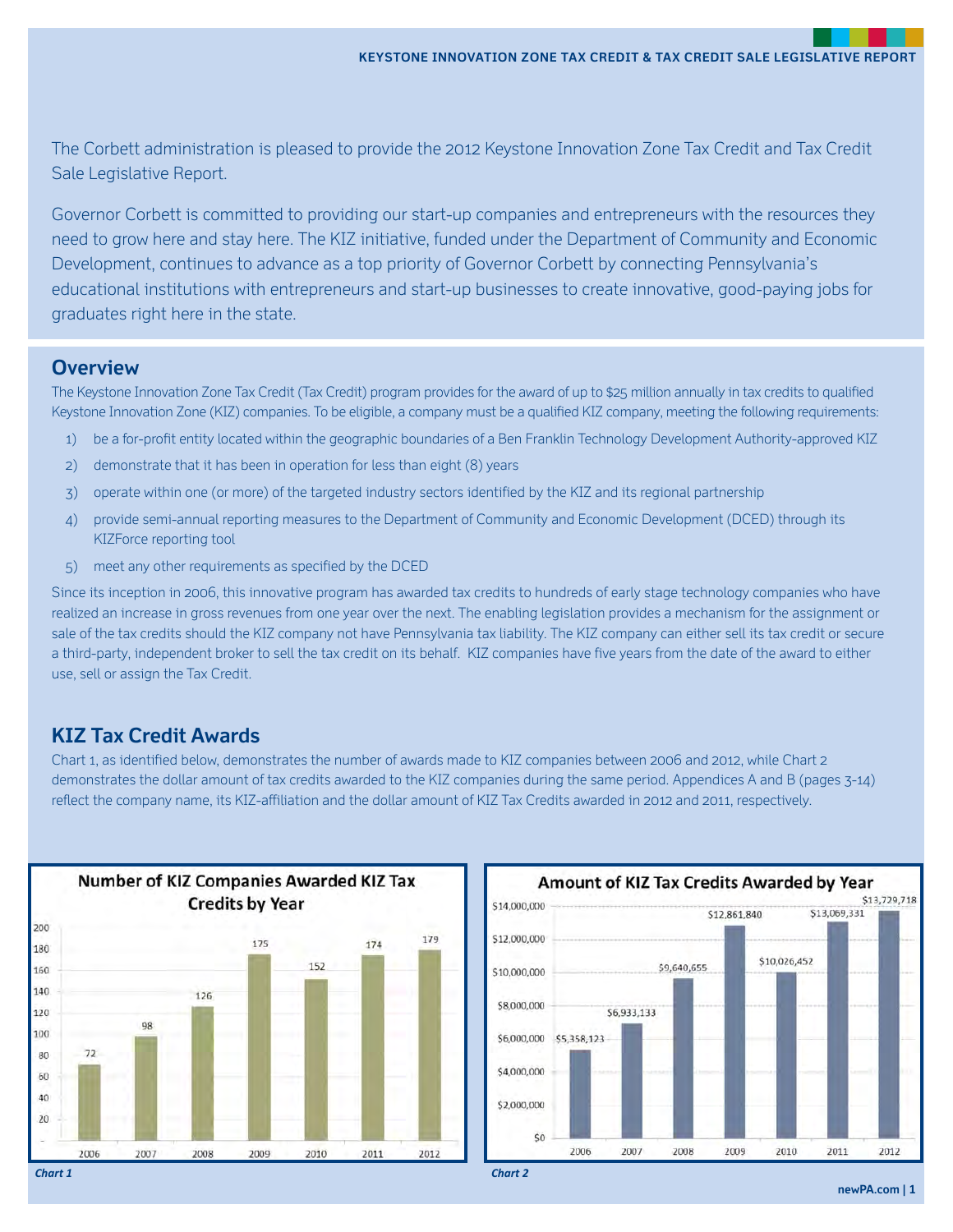# **KIZ Tax Credit Sales/Assignments Program**

This component of the KIZ Tax Credit program provides to those KIZ companies who do not have a Pennsylvania tax liability the opportunity to sell or assign their tax credits for cash. The amount generated on the sale of the credit is determined on several factors, including whether or not the company utilizes the services of a broker, if the sale is done quickly, or if the sale is part of a "bundled sale," often coordinated by a broker. KIZ companies historically have received between 88 cents and 92.8 cents on the dollar when selling their tax credits through a broker. Appendix C, attached hereto, reflects the names of the buyers and the amounts of KIZ Tax Credits they received through this process in 2012.

Chart 3 reflects the number of sales and/or assignment applications approved by DCED each year since the program launched in 2007.

Chart 4 identifies the amount of KIZ tax credits sold or assigned each year since 2007.

Chart 5 reflects the average amount paid to a KIZ company who either sold or transferred its Tax Credits.

#### **Summary**

Now in its seventh year, the KIZ Tax Credit program continues to be a highly-regarded tool in Pennsylvania's economic development toolbox. While it is available only to qualified KIZ companies, the KIZ Tax Credit program has infused over \$48 million into early-stage technology companies, increasing their ability to grow, hire new employees and expand to meet the demands of their customers.

While many quotes have been received by DCED in connection with the KIZ Tax Credit program over the years, the following is indicative of the type of profound impact the program has had on Pennsylvania's early-stage technology companies. Dataforma, Inc., a York KIZ company, has been a recipient of KIZ Tax Credits and offered the following quote:

"The money from the sale of our tax credits funded the build out of our new facility on the YCP campus which has been instrumental in our growth over the past year."

- Paul Velencia, CEO, Dataforma, Inc.

"The KIZ program has enabled EcoTech Marine to overcome barriers to success at a number of key junctures in our development. KIZ program allowed us to fund the development of prototypes for production.This facilitated the acquisition of traditional financing from banks augmented by SBA guarantees. The KIZ tax credits also helped us overcome a negative cash-flow situation early on giving us enough breathing room to grow and meet customer demand. Our second KIZ tax credit funded the production inventory for our new product line. The KIZ program has enabled EcoTech to become a viable and successful leader of our industry."





*Chart 4*



- Patrick Clasen , EchoTech Marine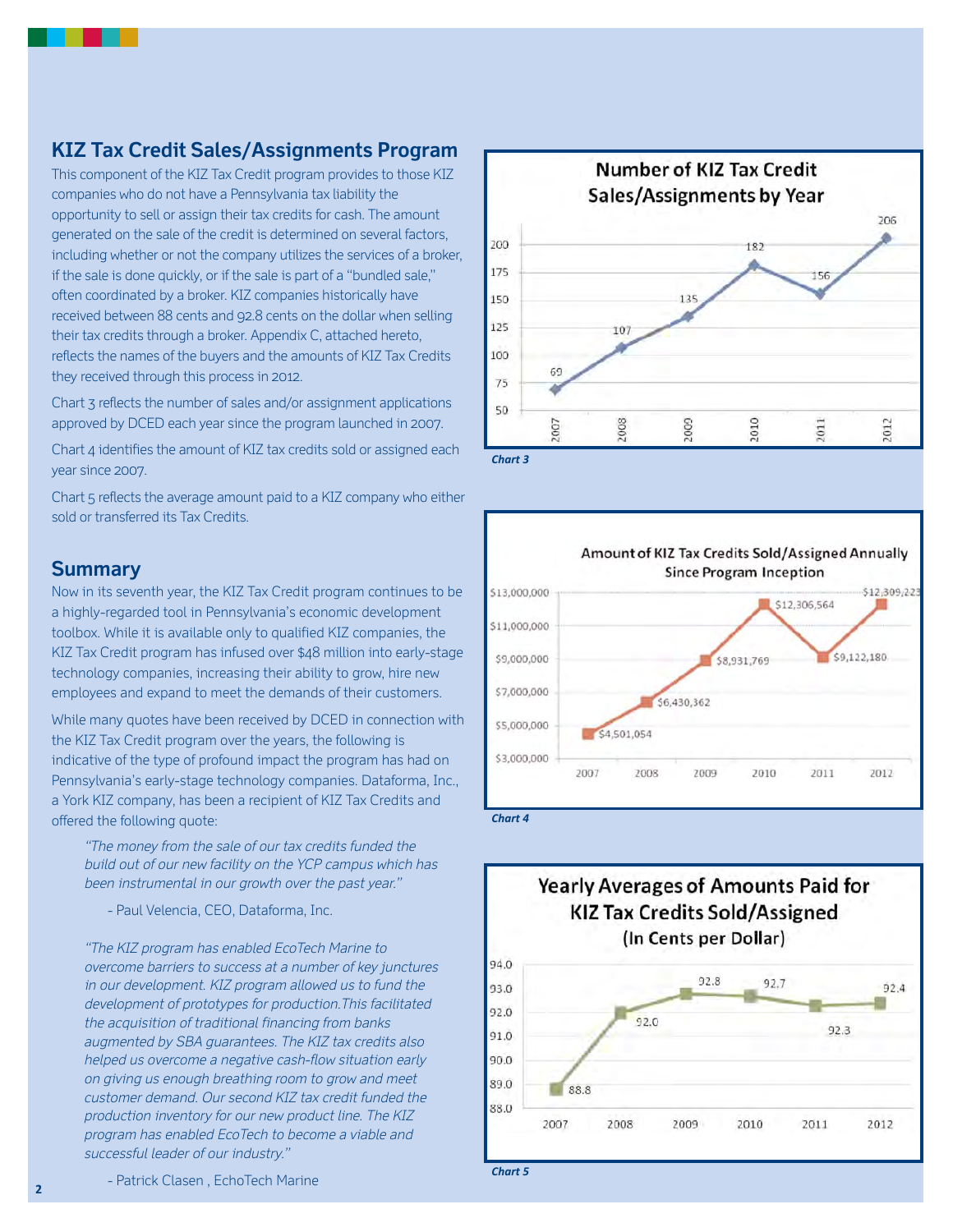### **Appendix A 2012 Keystone Innovation Zone Awards**

| <b>Company</b>                                | <b>Keystone Innovation Zone</b> | <b>Amount of Tax</b><br><b>Credit Awarded</b> |
|-----------------------------------------------|---------------------------------|-----------------------------------------------|
| <b>American Precision Powder Coating, LLC</b> | <b>Beaver County</b>            | \$23,875                                      |
| Amptech Technical Services, Inc.              | <b>Beaver County</b>            | \$63,441                                      |
| <b>Cloud Computing Technologies, LLC</b>      | <b>Beaver County</b>            | \$100,000                                     |
| Environmental Monitoring Tech., Inc.          | <b>Beaver County</b>            | \$5,631                                       |
| <b>Expert Data Labs, LLC</b>                  | <b>Beaver County</b>            | \$79,748                                      |
| Healthcare Support Technologies, Inc.         | <b>Beaver County</b>            | \$31,283                                      |
| Talktime Speech Therapy, LLC                  | <b>Beaver County</b>            | \$37,964                                      |
| Vanko Trading, Inc.                           | <b>Beaver County</b>            | \$100,000                                     |
| Whitewater International, LLC                 | <b>Beaver County</b>            | \$100,000                                     |
| 1SEO.Com                                      | BIOLaunch611+                   | \$100,000                                     |
| Accu Measurement and Testing, Inc.            | BIOLaunch611+                   | \$100,000                                     |
| Aviana Molecular Technologies, LLC            | BIOLaunch611+                   | \$39,735                                      |
| Biltmore Software Solutions, Inc.             | BIOLaunch611+                   | \$100,000                                     |
| <b>Cognis IT Advisors, LLC</b>                | BIOLaunch611+                   | \$100,000                                     |
| <b>Empathy Lab, LLC</b>                       | BIOLaunch611+                   | \$100,000                                     |
| Inventox, Inc.                                | BIOLaunch611+                   | \$40,361                                      |
| Jade Precision Medical Components, LLC        | BIOLaunch611+                   | \$100,000                                     |
| LIMR Chemical Genomics Center, Inc.           | BIOLaunch611+                   | \$49,157                                      |
| Vascular Strategies, LLC                      | BIOLaunch611+                   | \$100,000                                     |
| Venture 3 Systems                             | BIOLaunch611+                   | \$100,000                                     |
| <b>Advanced Vertebral Solutions, LLC</b>      | <b>Bucks County Bio</b>         | \$46,500                                      |
| ALS Biopharma, LLC                            | <b>Bucks County Bio</b>         | \$40,140                                      |
| bioCapture, LLC                               | <b>Bucks County Bio</b>         | \$95,513                                      |
| Flowmetric, Inc.                              | <b>Bucks County Bio</b>         | \$100,000                                     |
| Fox Chase Chemical Diversity Center, Inc.     | <b>Bucks County Bio</b>         | \$100,000                                     |
| IteraMed Consulting, LLC                      | <b>Bucks County Bio</b>         | \$19,015                                      |
| Lone Oak Medical Technologies, LLC            | <b>Bucks County Bio</b>         | \$14,562                                      |
| Pharmabridge, Inc.                            | <b>Bucks County Bio</b>         | \$100,000                                     |
| Seneb Biosciences, Inc.                       | <b>Bucks County Bio</b>         | \$98,285                                      |
| Sonitu Pharmaceutical, LLC                    | <b>Bucks County Bio</b>         | \$20,053                                      |
| Toph Biologicals, Inc.                        | <b>Bucks County Bio</b>         | \$28,502                                      |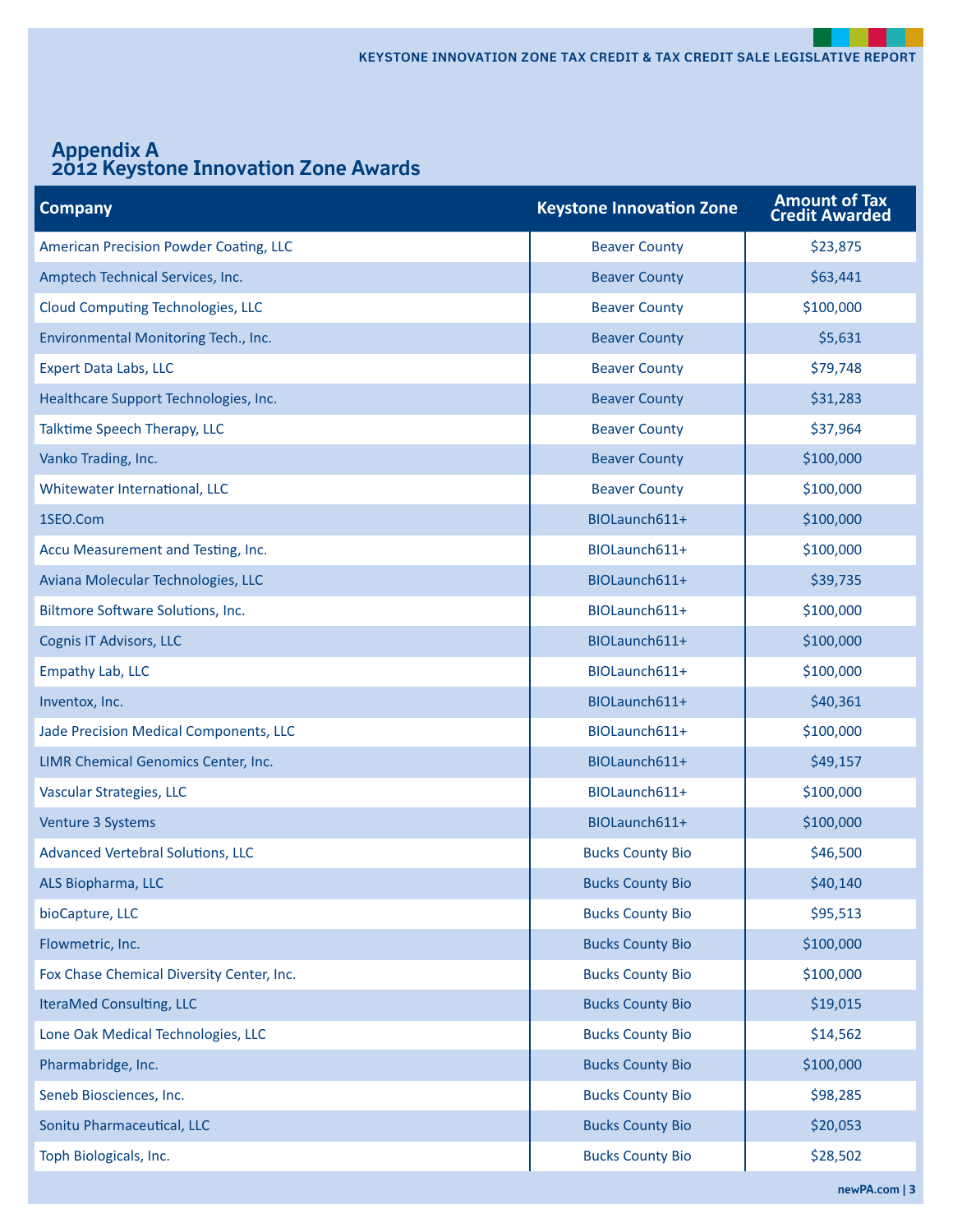#### *Appendix A 2012 Keystone Innovation Zone Awards (cont'd)*

| <b>Company</b>                                      | <b>Keystone Innovation Zone</b> | <b>Amount of Tax</b><br><b>Credit Awarded</b> |
|-----------------------------------------------------|---------------------------------|-----------------------------------------------|
| <b>Advanced Mobile, LLC</b>                         | <b>Chester County</b>           | \$100,000                                     |
| Alliance Pharma, Inc.                               | <b>Chester County</b>           | \$100,000                                     |
| <b>Brandywine Photonics, LLC</b>                    | <b>Chester County</b>           | \$100,000                                     |
| BytheZip.com Directory, Inc.                        | <b>Chester County</b>           | \$52,465                                      |
| <b>EvolveIP Holdings, LLC</b>                       | <b>Chester County</b>           | \$100,000                                     |
| <b>GreenPointe Energy, LLC</b>                      | <b>Chester County</b>           | \$100,000                                     |
| Herban Farms, LLC                                   | <b>Chester County</b>           | \$87,568                                      |
| Momentum Dynamics Corp.                             | <b>Chester County</b>           | \$32,026                                      |
| QUANTA Technologies, Inc.                           | <b>Chester County</b>           | \$100,000                                     |
| Reniguard Life Sciences, Inc.                       | <b>Chester County</b>           | \$63,291                                      |
| TRANSSIG, Inc.                                      | <b>Chester County</b>           | \$15,404                                      |
| Venatorx Pharmaceuticals, Inc.                      | <b>Chester County</b>           | \$100,000                                     |
| Y-Prime, Inc.                                       | <b>Chester County</b>           | \$100,000                                     |
| Hometown Green, LLC                                 | <b>Delaware County</b>          | \$96,076                                      |
| Prosthetic Innovations, LLC                         | <b>Delaware County</b>          | \$100,000                                     |
| <b>Beaumont Development, LLC</b>                    | <b>Erie County</b>              | \$89,477                                      |
| Flagship Multimedia, Inc.                           | <b>Erie County</b>              | \$38,104                                      |
| JCR Sales & Manufacturing, LLC                      | <b>Erie County</b>              | \$100,000                                     |
| KDIndustries, Inc.                                  | <b>Erie County</b>              | \$100,000                                     |
| Lake Erie Biofuels, LLC (dba Hero BX)               | <b>Erie County</b>              | \$100,000                                     |
| LL Kurtz Manufacturing, Inc.                        | <b>Erie County</b>              | \$100,000                                     |
| <b>Plastics Services Network, LLC</b>               | <b>Erie County</b>              | \$94,793                                      |
| Shaffer Technologies, Inc.                          | <b>Erie County</b>              | \$53,400                                      |
| Velocity.Net Communications, Inc.                   | <b>Erie County</b>              | \$100,000                                     |
| Pennsylvania Breaker, LLC                           | Fayette-Washington              | \$100,000                                     |
| UH Structures, Inc. (dba Ebtech Industrial Offices) | Fayette-Washington              | \$100,000                                     |
| Conxx Pennsylvania, Inc.                            | <b>Greater Johnstown</b>        | \$92,177                                      |
| In-Shore Technologies, Inc.                         | <b>Greater Johnstown</b>        | \$30,366                                      |
| <b>ITSI Biosciences, LLC</b>                        | Greater Johnstown               | \$77,770                                      |
| Astrobotic Technology, Inc.                         | <b>Greater Oakland</b>          | \$100,000                                     |
| ATRP Solutions, Inc.                                | <b>Greater Oakland</b>          | \$15,599                                      |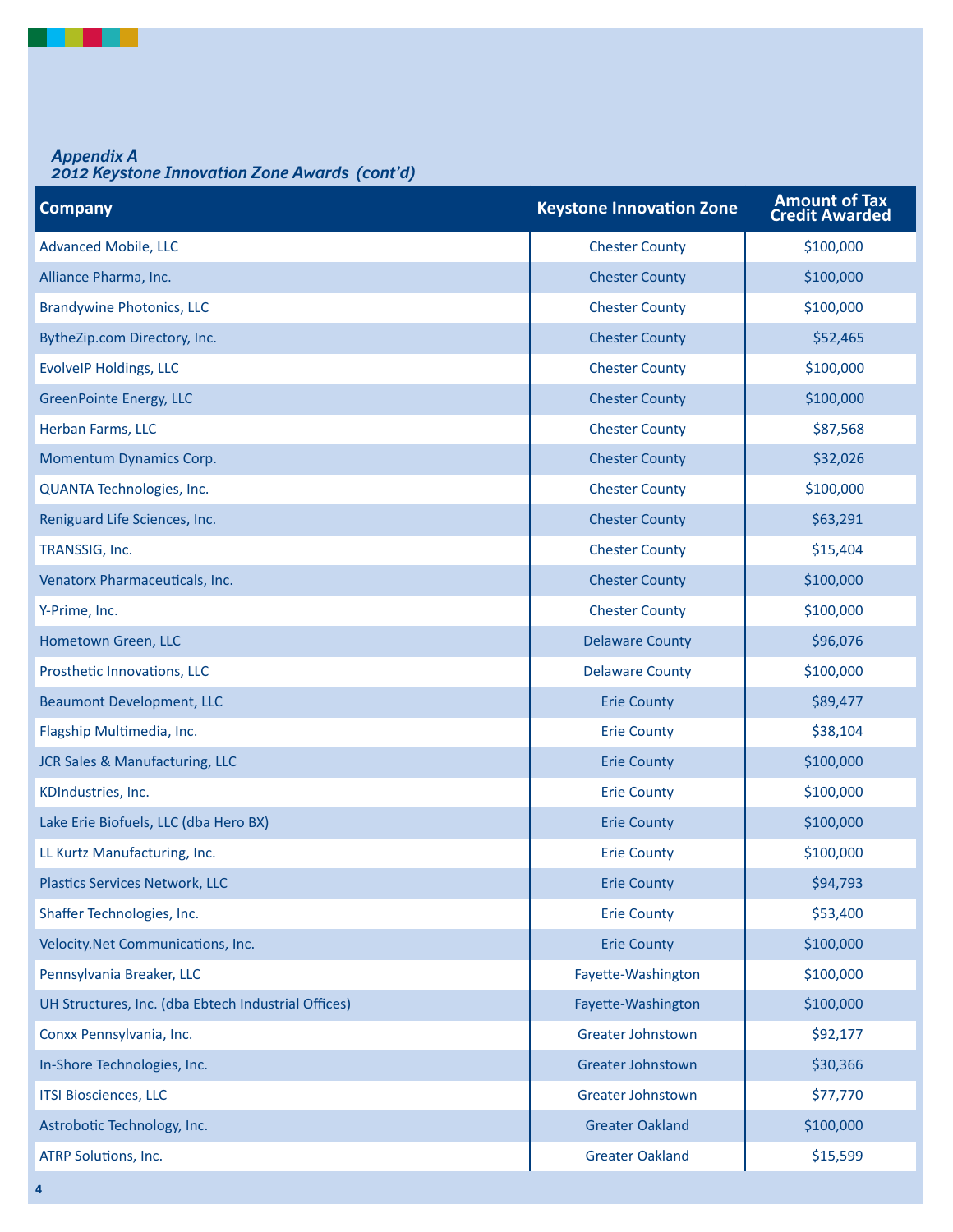# *Appendix A*

*2012 Keystone Innovation Zone Awards (cont'd)*

| <b>Company</b>                                | <b>Keystone Innovation Zone</b> | <b>Amount of Tax</b><br><b>Credit Awarded</b> |
|-----------------------------------------------|---------------------------------|-----------------------------------------------|
| Deeplocal, Inc.                               | <b>Greater Oakland</b>          | \$100,000                                     |
| <b>Electric Owl Studios, LTD</b>              | <b>Greater Oakland</b>          | \$23,406                                      |
| <b>Energy Technology Partners, LLC</b>        | <b>Greater Oakland</b>          | \$100,000                                     |
| Nanogriptech, LLC                             | <b>Greater Oakland</b>          | \$91,329                                      |
| SpiralGen, Inc.                               | <b>Greater Oakland</b>          | \$67,861                                      |
| Wombat Security Technologies, Inc.            | <b>Greater Oakland</b>          | \$100,000                                     |
| <b>Adhezion Biomedical, LLC</b>               | <b>Greater Reading</b>          | \$100,000                                     |
| Interactive Liquid, LLC                       | <b>Greater Reading</b>          | \$100,000                                     |
| <b>Bison Analytics, LLC</b>                   | Greater Susquehanna             | \$100,000                                     |
| <b>Columbia County Bread</b>                  | Greater Susquehanna             | \$25,372                                      |
| Core People Resources, LLC                    | Greater Susquehanna             | \$24,286                                      |
| Ethnogenesis Foods, Inc.                      | Greater Susquehanna             | \$100,000                                     |
| Fresh Roasted Coffee, LLC                     | Greater Susquehanna             | \$68,783                                      |
| MePush, Inc.                                  | Greater Susquehanna             | \$84,110                                      |
| <b>OPTIMO Information Technology, LLC</b>     | Greater Susquehanna             | \$100,000                                     |
| Safeguard Structures, LLP                     | Greater Susquehanna             | \$100,000                                     |
| Cruzstar, LLC                                 | <b>Harrisburg Market</b>        | \$74,744                                      |
| <b>Markant Corporation</b>                    | <b>Harrisburg Market</b>        | \$91,750                                      |
| <b>Tex Visions, LLC</b>                       | <b>Harrisburg Market</b>        | \$100,000                                     |
| Vispronet, Inc.                               | <b>Harrisburg Market</b>        | \$100,000                                     |
| Webpage FX, Inc.                              | <b>Harrisburg Market</b>        | \$100,000                                     |
| Z-Band Video, Inc.                            | <b>Harrisburg Market</b>        | \$100,000                                     |
| <b>CMIT Solutions of Central Pennsylvania</b> | Huntingdon Co./Juniata College  | \$100,000                                     |
| <b>Greatest Hits Websites, LLC</b>            | Huntingdon Co./Juniata College  | \$100,000                                     |
| <b>NAC New Age Consulting</b>                 | Huntingdon Co./Juniata College  | \$100,000                                     |
| <b>Quinn Analytics, LLC</b>                   | Huntingdon Co./Juniata College  | \$356                                         |
| <b>Recycle-It Electronics</b>                 | Huntingdon Co./Juniata College  | \$75,338                                      |
| TR Consulting, LLC                            | Huntingdon Co./Juniata College  | \$100,000                                     |
| Acera Technology, Inc.                        | <b>I-99 Innovation Corridor</b> | \$6,535                                       |
| <b>Actuated Medical, Inc.</b>                 | <b>I-99 Innovation Corridor</b> | \$100,000                                     |
| Empire CS, Inc.                               | <b>I-99 Innovation Corridor</b> | \$100,000                                     |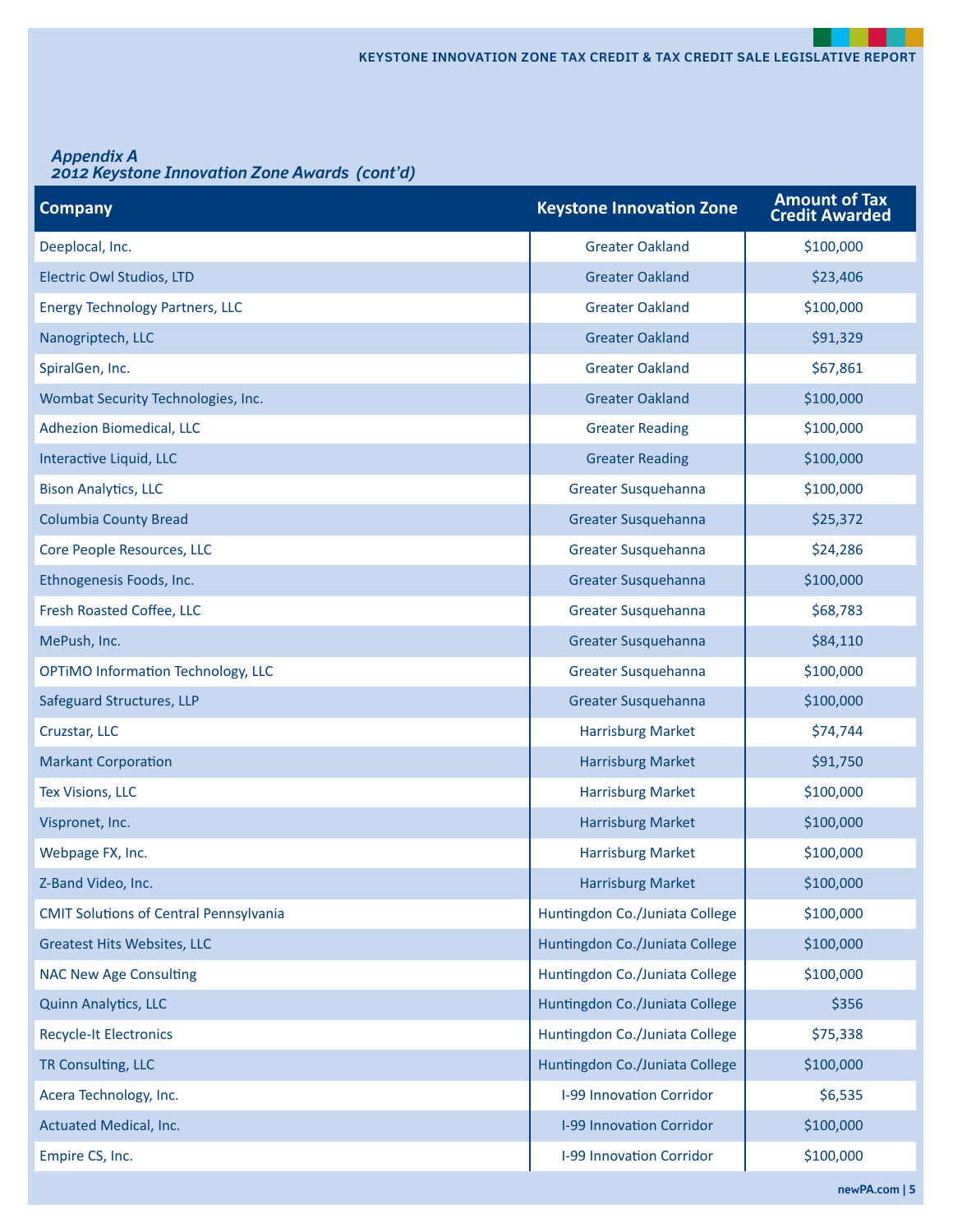#### *Appendix A 2012 Keystone Innovation Zone Awards (cont'd)*

| <b>Company</b>                               | <b>Keystone Innovation Zone</b> | <b>Amount of Tax</b><br><b>Credit Awarded</b> |
|----------------------------------------------|---------------------------------|-----------------------------------------------|
| Indigo Biosciences, Inc.                     | <b>I-99 Innovation Corridor</b> | \$25,507                                      |
| Intelmarx, LLC                               | <b>I-99 Innovation Corridor</b> | \$44,928                                      |
| Micromechatronics, Inc.                      | <b>I-99 Innovation Corridor</b> | \$68,554                                      |
| <b>Mission Critical Partners, Inc.</b>       | <b>I-99 Innovation Corridor</b> | \$100,000                                     |
| M-Mech Defense, Inc.                         | <b>I-99 Innovation Corridor</b> | \$100,000                                     |
| <b>Prescient Weather, LTD</b>                | <b>I-99 Innovation Corridor</b> | \$56,043                                      |
| QMAC - Quality Machining, Inc.               | <b>I-99 Innovation Corridor</b> | \$100,000                                     |
| <b>Quantum Potential Corporation</b>         | <b>I-99 Innovation Corridor</b> | \$37,500                                      |
| <b>Silcotek Corporation</b>                  | <b>I-99 Innovation Corridor</b> | \$100,000                                     |
| Strategic Polymer Sciences, Inc.             | <b>I-99 Innovation Corridor</b> | \$100,000                                     |
| Al Efficiency, LLC                           | Lackawanna County               | \$100,000                                     |
| Appek, LLC                                   | Lackawanna County               | \$100,000                                     |
| Centerium, LLC                               | Lackawanna County               | \$100,000                                     |
| Diversified Disaster Recovery Services, Inc. | Lackawanna County               | \$29,039                                      |
| <b>DNN Connection, Inc.</b>                  | Lackawanna County               | \$100,000                                     |
| <b>Extundo Innovations, LLC</b>              | Lackawanna County               | \$97,781                                      |
| Information Illumination, LLC                | Lackawanna County               | \$100,000                                     |
| Local Focal, Inc. (dba Net Driven)           | Lackawanna County               | \$100,000                                     |
| Nearbid.com, LLC                             | Lackawanna County               | \$100,000                                     |
| Net Driven Development, LLC                  | Lackawanna County               | \$100,000                                     |
| <b>Scranton Post, LLC</b>                    | Lackawanna County               | \$82,425                                      |
| Blue Diamond Management Group, Inc.          | Luzerne County                  | \$100,000                                     |
| <b>BSKM Holdings, LLC</b>                    | <b>Luzerne County</b>           | \$100,000                                     |
| Chatka Interactive, LLC                      | <b>Luzerne County</b>           | \$100,000                                     |
| Check TSA, Inc.                              | <b>Luzerne County</b>           | \$100,000                                     |
| <b>KBJ Enterprises, LLC</b>                  | <b>Luzerne County</b>           | \$100,000                                     |
| <b>Outsourcing USA</b>                       | <b>Luzerne County</b>           | \$100,000                                     |
| Public Charters, Inc.                        | <b>Luzerne County</b>           | \$100,000                                     |
| <b>Refer Local</b>                           | <b>Luzerne County</b>           | \$100,000                                     |
| Revere Holdings, Inc.                        | <b>Luzerne County</b>           | \$100,000                                     |
| RF Antenna Design, Inc.                      | <b>Luzerne County</b>           | \$84,570                                      |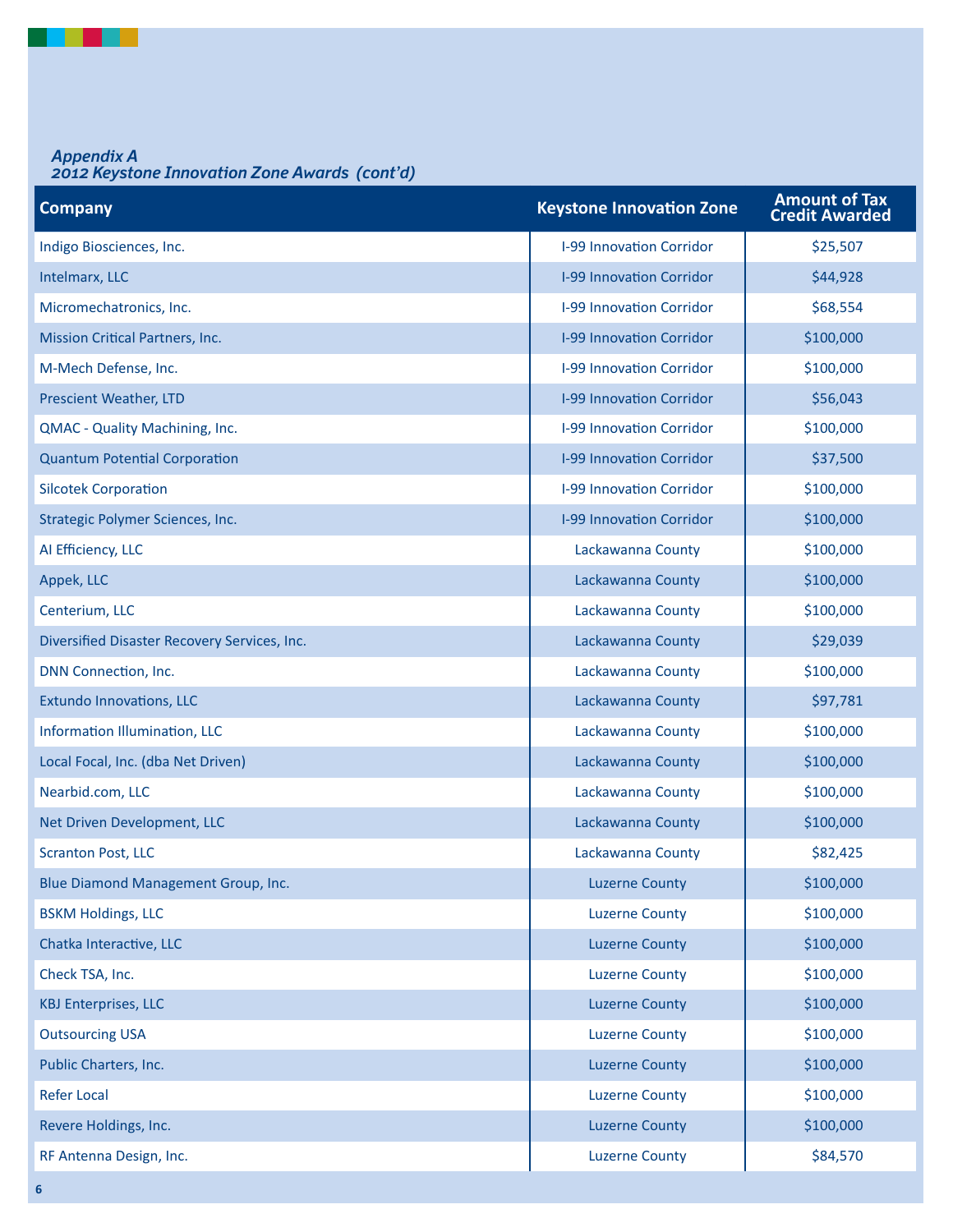# *Appendix A*

*2012 Keystone Innovation Zone Awards (cont'd)*

| <b>Company</b>                             | <b>Keystone Innovation Zone</b> | <b>Amount of Tax</b><br><b>Credit Awarded</b> |
|--------------------------------------------|---------------------------------|-----------------------------------------------|
| Tabacalera Republica, Inc.                 | <b>Luzerne County</b>           | \$100,000                                     |
| <b>WSPC Communications, Inc.</b>           | <b>Luzerne County</b>           | \$25,000                                      |
| <b>Building 22 Metalworks, LLC</b>         | <b>Navy Yard</b>                | \$96,973                                      |
| Gibraltar Technologies, Inc.               | Navy Yard                       | \$100,000                                     |
| McKean Defense Group, LLC                  | <b>Navy Yard</b>                | \$100,000                                     |
| Rhoads Marine Industries, Inc.             | <b>Navy Yard</b>                | \$100,000                                     |
| Innes Farm, Inc. (dba Mission Research)    | <b>Northwest Lancaster City</b> | \$100,000                                     |
| MIND Development & Design, LLC             | <b>Northwest Lancaster City</b> | \$24,072                                      |
| Nxtbook Media, LLC                         | <b>Northwest Lancaster City</b> | \$75,276                                      |
| Ernst Biomass, LLC                         | <b>Northwest PA</b>             | \$35,134                                      |
| Scribe Printing Technologies, Inc.         | Northwest PA                    | \$10,499                                      |
| <b>Wilson Engineering Services, PC</b>     | <b>Northwest PA</b>             | \$94,643                                      |
| Acuta Digital, Inc.                        | <b>Pittsburgh Central</b>       | \$30,666                                      |
| <b>Allpoint Systems, LLC</b>               | <b>Pittsburgh Central</b>       | \$100,000                                     |
| Bit-X-Bit, LLC                             | <b>Pittsburgh Central</b>       | \$100,000                                     |
| Chartlon Ventures, LLC (dba The Resumator) | <b>Pittsburgh Central</b>       | \$100,000                                     |
| <b>EBenefits Solutions, LLC</b>            | <b>Pittsburgh Central</b>       | \$100,000                                     |
| eCap Network, LLC                          | <b>Pittsburgh Central</b>       | \$100,000                                     |
| eDigitalDataCenter                         | <b>Pittsburgh Central</b>       | \$100,000                                     |
| InspectTech Systems, Inc.                  | <b>Pittsburgh Central</b>       | \$100,000                                     |
| Interbots, LLC                             | <b>Pittsburgh Central</b>       | \$23,606                                      |
| Lechtzer, Incorporated                     | <b>Pittsburgh Central</b>       | \$7,459                                       |
| NoWait, Inc.                               | <b>Pittsburgh Central</b>       | \$27,600                                      |
| Pikimal, LLC (dba WebKite)                 | <b>Pittsburgh Central</b>       | \$6,267                                       |
| Rent Jungle, LLC                           | <b>Pittsburgh Central</b>       | \$100,000                                     |
| <b>Special Pathogens Laboratory, LLC</b>   | <b>Pittsburgh Central</b>       | \$63,372                                      |
| Hydro4GE, Inc.                             | <b>Pittsburgh Central</b>       | \$32,136                                      |
| FD Software Enterprises, LLC               | <b>Pocono Mountains</b>         | \$84,684                                      |
| financialfootprint, LLC                    | <b>Pocono Mountains</b>         | \$12,304                                      |
| J G Sesta, LLC                             | <b>Pocono Mountains</b>         | \$100,000                                     |
| <b>Stellar Technology Solutions, LLC.</b>  | <b>Pocono Mountains</b>         | \$100,000                                     |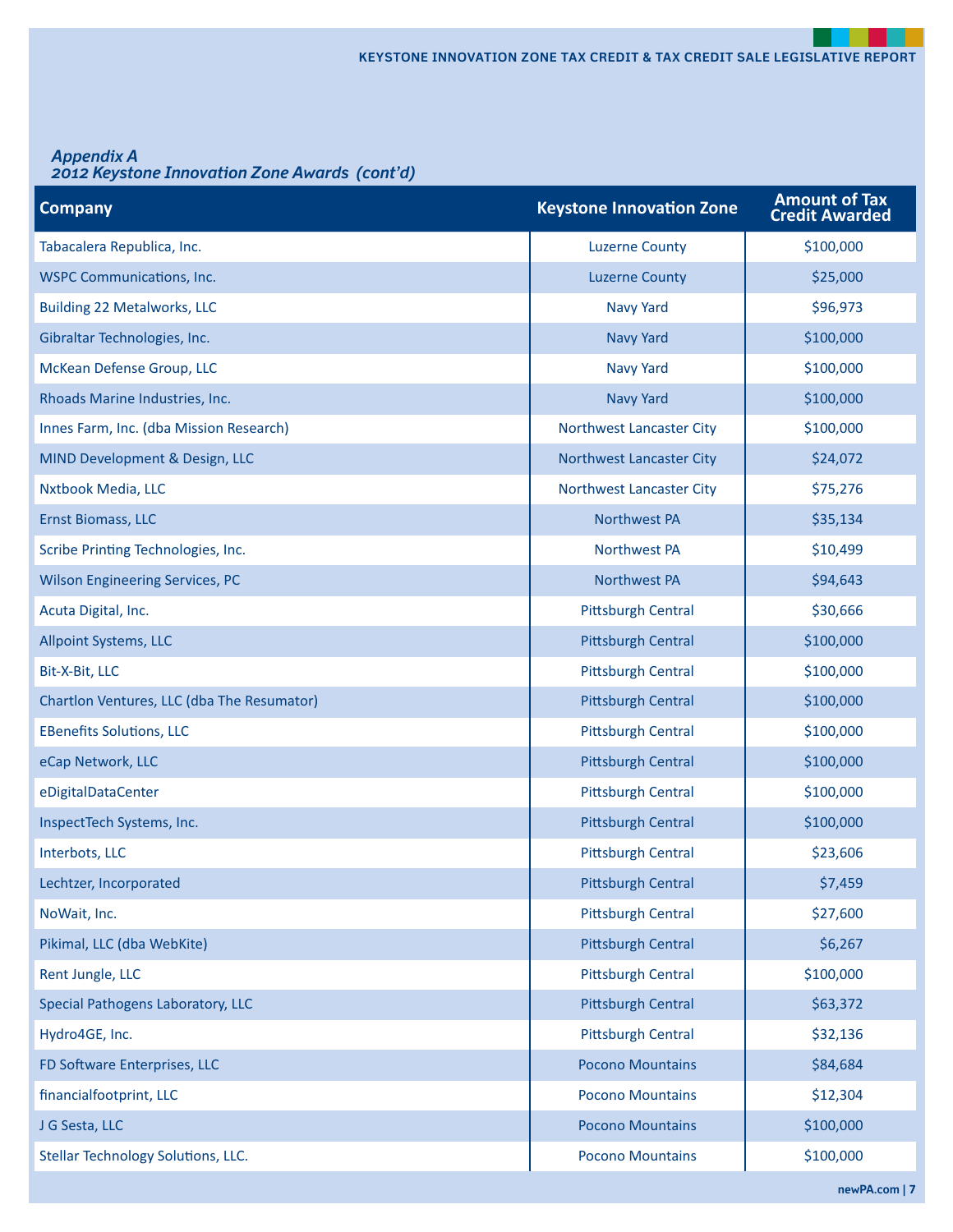#### *Appendix A 2012 Keystone Innovation Zone Awards (cont'd)*

| <b>Company</b>                                                       | <b>Keystone Innovation Zone</b> | <b>Amount of Tax</b><br><b>Credit Awarded</b> |
|----------------------------------------------------------------------|---------------------------------|-----------------------------------------------|
| Azevan Pharmaceuticals, Inc.                                         | Southside Bethlehem             | \$24,918                                      |
| <b>CDG Environmental, LLC</b>                                        | Southside Bethlehem             | \$100,000                                     |
| EcoTech Consulting, Inc.                                             | Southside Bethlehem             | \$53,109                                      |
| EcoTech Marine International, Inc.                                   | Southside Bethlehem             | \$100,000                                     |
| <b>Hager Biosciences, LLC</b>                                        | Southside Bethlehem             | \$100,000                                     |
| <b>Orion Security LSP, LLC</b>                                       | Southside Bethlehem             | \$97,359                                      |
| Saladax Biomedical, Inc.                                             | Southside Bethlehem             | \$100,000                                     |
| Surface Chemistry Discoveries, Inc.                                  | Southside Bethlehem             | \$8,274                                       |
| Viddler, Inc.                                                        | Southside Bethlehem             | \$100,000                                     |
| RAK Computer Associates, Inc.                                        | <b>Tri-County</b>               | \$28,626                                      |
| <b>Global Technology Enterprise Limited</b>                          | <b>University City</b>          | \$94,400                                      |
| Longevity Bioconnect, Inc.                                           | <b>University City</b>          | \$1,597                                       |
| Solve Media, Inc.                                                    | <b>University City</b>          | \$100,000                                     |
| Affiniton, LLC                                                       | Williamsport/Lycoming           | \$85,877                                      |
| Lang's Chocolates                                                    | Williamsport/Lycoming           | \$16,514                                      |
| <b>MMC Solutions</b>                                                 | Williamsport/Lycoming           | \$42,253                                      |
| <b>Strouse Industrial, LLC</b>                                       | Williamsport/Lycoming           | \$38,018                                      |
| TLC North, LLC                                                       | Williamsport/Lycoming           | \$83,817                                      |
| TQ Electronics, Inc.                                                 | Williamsport/Lycoming           | \$16,611                                      |
| <b>Alcoil</b>                                                        | <b>York County</b>              | \$100,000                                     |
| Aptagen, LLC                                                         | <b>York County</b>              | \$75,321                                      |
| <b>Coupling Corporation of America</b>                               | <b>York County</b>              | \$100,000                                     |
| Dataforma, Inc.                                                      | <b>York County</b>              | \$100,000                                     |
| York Laboratories, LLC (dba MRG Labs)                                | <b>York County</b>              | \$80,835                                      |
| <b>Total = 179 Approved Applications for KIZ Tax Credits in 2012</b> |                                 | \$13,729,718                                  |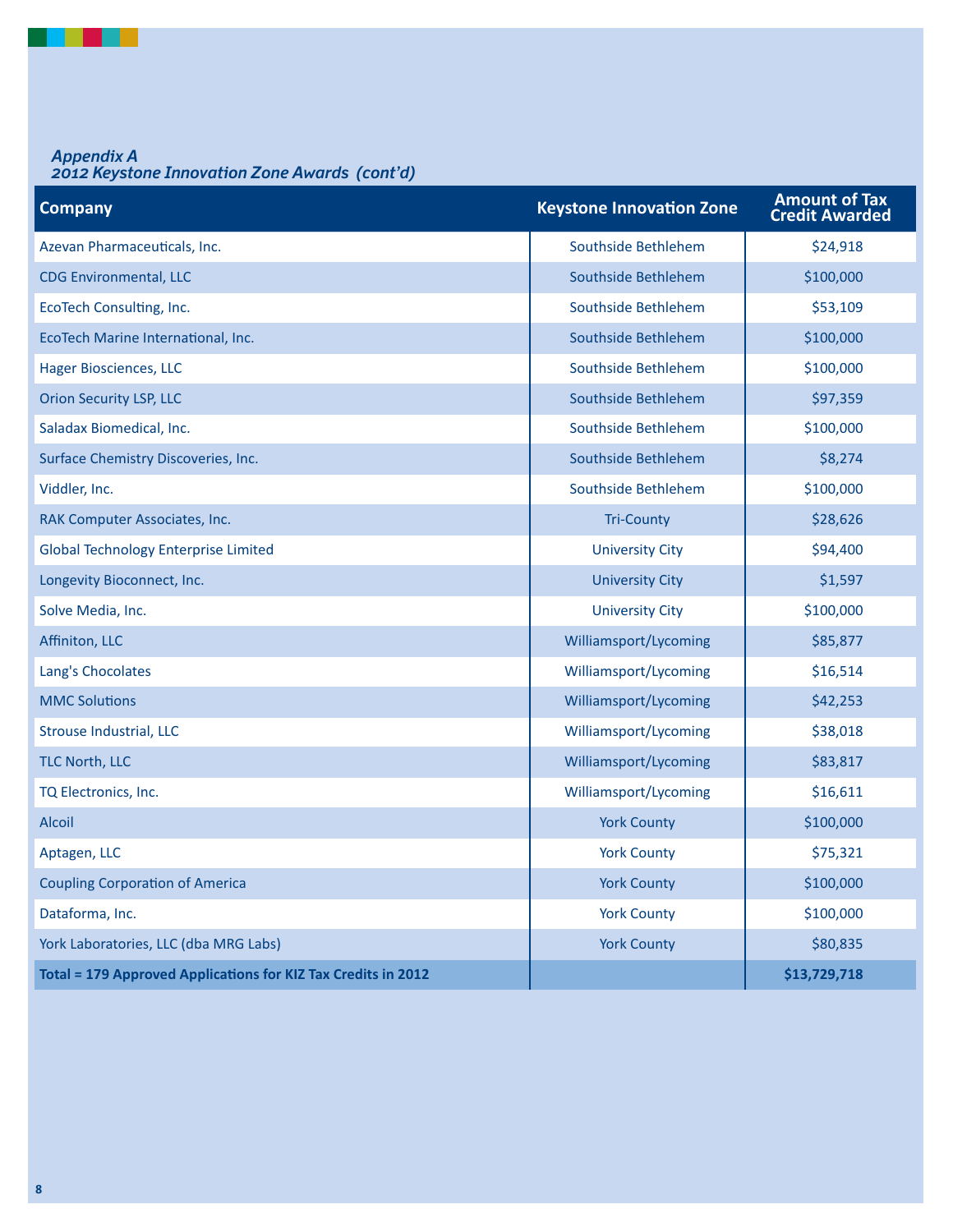### **Appendix B 2011 Keystone Innovation Zone Awards**

| <b>Company</b>                                | <b>Keystone Innovation Zone</b> | <b>Amount of Tax</b><br><b>Credit Awarded</b> |
|-----------------------------------------------|---------------------------------|-----------------------------------------------|
| <b>American Precision Powder Coating, LLC</b> | <b>Beaver County</b>            | \$5,803                                       |
| Amptech Technical Services, Inc.              | <b>Beaver County</b>            | \$100,000                                     |
| <b>Computer Consultant Team, LLC</b>          | <b>Beaver County</b>            | \$100,000                                     |
| <b>Expert Data Labs, LLC</b>                  | <b>Beaver County</b>            | \$100,000                                     |
| <b>Healthcare Support Technologies</b>        | <b>Beaver County</b>            | \$13,236                                      |
| <b>Instrument Calibration Solutions</b>       | <b>Beaver County</b>            | \$54,860                                      |
| <b>McDanel Advanced Ceramic Technologies</b>  | <b>Beaver County</b>            | \$100,000                                     |
| Metallized Surface Technology, Ltd.           | <b>Beaver County</b>            | \$78,614                                      |
| <b>Remote Optics</b>                          | <b>Beaver County</b>            | \$34,334                                      |
| Vanko Trading, Inc.                           | <b>Beaver County</b>            | \$78,201                                      |
| Accu Measurement and Testing, Inc.            | BIOLaunch611+                   | \$100,000                                     |
| Aviana Molecular Technologies, LLC            | BIOLaunch611+                   | \$64,729                                      |
| Biltmore Software Solutions, Inc.             | BIOLaunch611+                   | \$100,000                                     |
| Inventox, Inc.                                | BIOLaunch611+                   | \$58,183                                      |
| <b>Jade Precision Medical Components</b>      | BIOLaunch611+                   | \$100,000                                     |
| One World Biotech, Inc.                       | BIOLaunch611+                   | \$24,008                                      |
| <b>Orion Security LSP, LLC</b>                | BIOLaunch611+                   | \$38,343                                      |
| VascularStrategies, LLC                       | BIOLaunch611+                   | \$68,597                                      |
| Advanced Neural Dynamics, Inc.                | <b>Bucks County Bio</b>         | \$100,000                                     |
| ALS Biopharma, LLC                            | <b>Bucks County Bio</b>         | \$100,000                                     |
| <b>Artemis Solutions</b>                      | <b>Bucks County Bio</b>         | \$51,784                                      |
| Brain Computer Interface, Inc.                | <b>Bucks County Bio</b>         | \$33,333                                      |
| Fox Chase Chemical Diversity Center, Inc.     | <b>Bucks County Bio</b>         | \$100,000                                     |
| Serigene, LLC                                 | <b>Bucks County Bio</b>         | \$7,375                                       |
| Sonitu Pharmaceutical, LLC                    | <b>Bucks County Bio</b>         | \$16,772                                      |
| <b>Toph Biologicals</b>                       | <b>Bucks County Bio</b>         | \$34,250                                      |
| Y-Carbon, Inc.                                | <b>Bucks County Bio</b>         | \$100,000                                     |
| Alliance Pharma, Inc.                         | <b>Chester County</b>           | \$100,000                                     |
| <b>Evolve IP Holdings, LLC</b>                | <b>Chester County</b>           | \$100,000                                     |
| <b>Global Seating Systems, LLC</b>            | <b>Chester County</b>           | \$100,000                                     |
| Herban Farms, LLC                             | <b>Chester County</b>           | \$58,569                                      |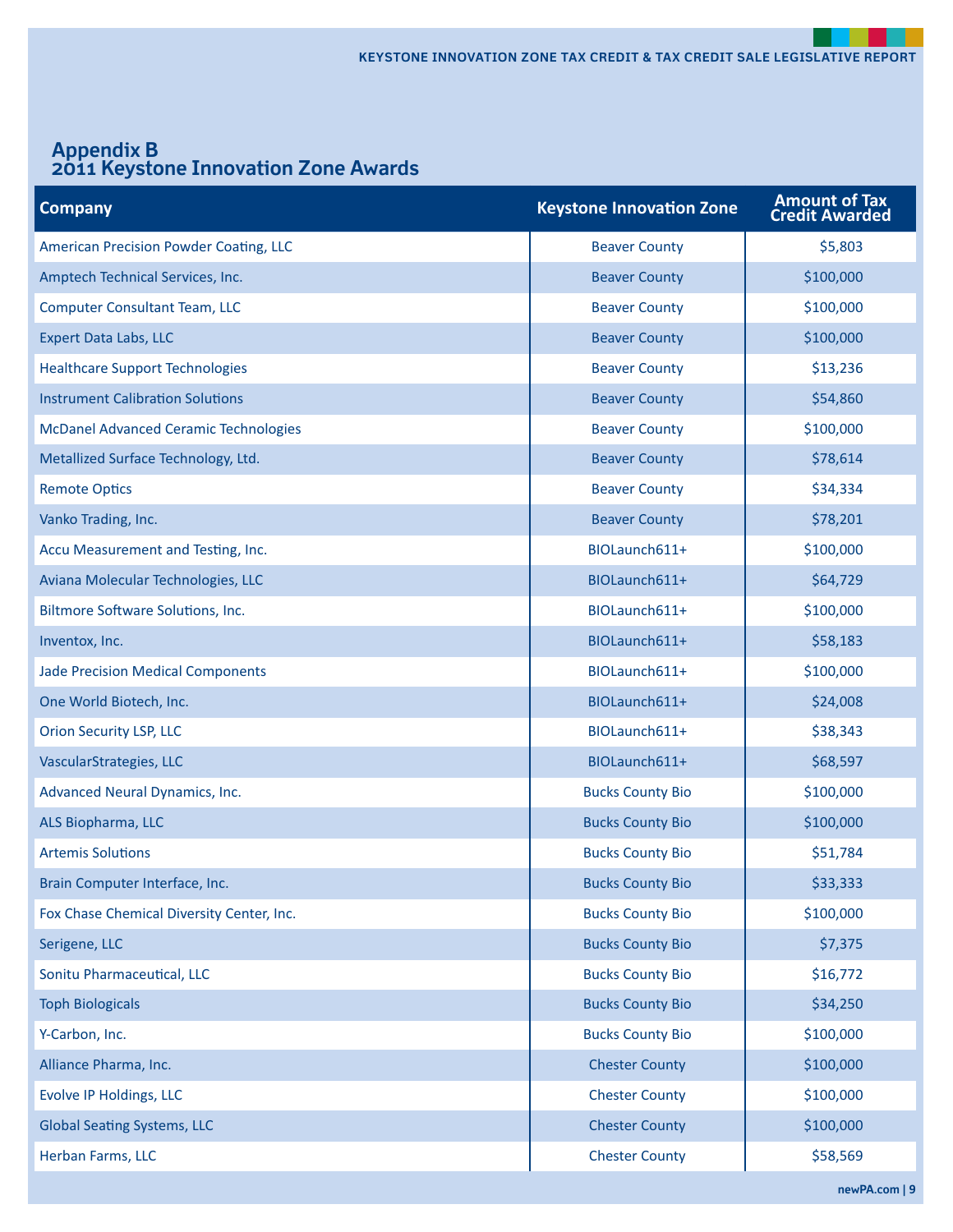#### *Appendix B 2011 Keystone Innovation Zone Awards (cont'd)*

| <b>Company</b>                                | <b>Keystone Innovation Zone</b> | <b>Amount of Tax</b><br><b>Credit Awarded</b> |
|-----------------------------------------------|---------------------------------|-----------------------------------------------|
| Melior Discovery, Inc.                        | <b>Chester County</b>           | \$100,000                                     |
| NanoPack, Inc.                                | <b>Chester County</b>           | \$100,000                                     |
| Neuronetics, Inc.                             | <b>Chester County</b>           | \$100,000                                     |
| Progenra, Inc.                                | <b>Chester County</b>           | \$70,419                                      |
| Promedior, Inc.                               | <b>Chester County</b>           | \$100,000                                     |
| Recro Pharma, Inc.                            | <b>Chester County</b>           | \$100,000                                     |
| <b>Shifa Biomedical Corporation</b>           | <b>Chester County</b>           | \$92,487                                      |
| Y-Prime, Inc.                                 | <b>Chester County</b>           | \$100,000                                     |
| PolyMedix Pharmaceuticals, Inc.               | <b>Delaware County</b>          | \$100,000                                     |
| Prosthetic Innovations, LLC                   | <b>Delaware County</b>          | \$58,702                                      |
| QR Pharma, Inc.                               | <b>Delaware County</b>          | \$91,688                                      |
| <b>Beaumont Development, LLC</b>              | <b>Erie County</b>              | \$100,000                                     |
| <b>DuraTite Systems, LLC</b>                  | <b>Erie County</b>              | \$41,775                                      |
| JCR Sales & Manufacturing, LLC                | <b>Erie County</b>              | \$100,000                                     |
| KDIndustries, Inc.                            | <b>Erie County</b>              | \$100,000                                     |
| Lake Erie Biofuels, LLC (dba Hero BX)         | <b>Erie County</b>              | \$100,000                                     |
| LL Kurtz Manufacturing, Inc.                  | <b>Erie County</b>              | \$100,000                                     |
| <b>Plastics Services Network, LLC</b>         | <b>Erie County</b>              | \$12,816                                      |
| Velocity.Net Communications, Inc.             | <b>Erie County</b>              | \$100,000                                     |
| <b>Vista Auctions, LLC</b>                    | <b>Erie County</b>              | \$58,518                                      |
| <b>Visual Composites, LLC</b>                 | <b>Erie County</b>              | \$100,000                                     |
| 1Steam Advertising, LLC                       | <b>Greater Johnstown</b>        | \$100,000                                     |
| Conxx Pennsylvania, Inc.                      | <b>Greater Johnstown</b>        | \$100,000                                     |
| Fiberblade, LLC                               | <b>Greater Johnstown</b>        | \$100,000                                     |
| Ilumina Clinical Associates, LLC              | <b>Greater Johnstown</b>        | \$100,000                                     |
| In-Shore Technologies, Inc.                   | <b>Greater Johnstown</b>        | \$100,000                                     |
| <b>ITSI Biosciences, LLC</b>                  | <b>Greater Johnstown</b>        | \$100,000                                     |
| <b>Problem Solutions, LLC</b>                 | <b>Greater Johnstown</b>        | \$100,000                                     |
| Shrift Small Business Network Consulting, LLC | <b>Greater Johnstown</b>        | \$100,000                                     |
| ATRP Solutions, Inc.                          | <b>Greater Oakland</b>          | \$65,925                                      |
| Bueda, Inc.                                   | <b>Greater Oakland</b>          | \$4,778                                       |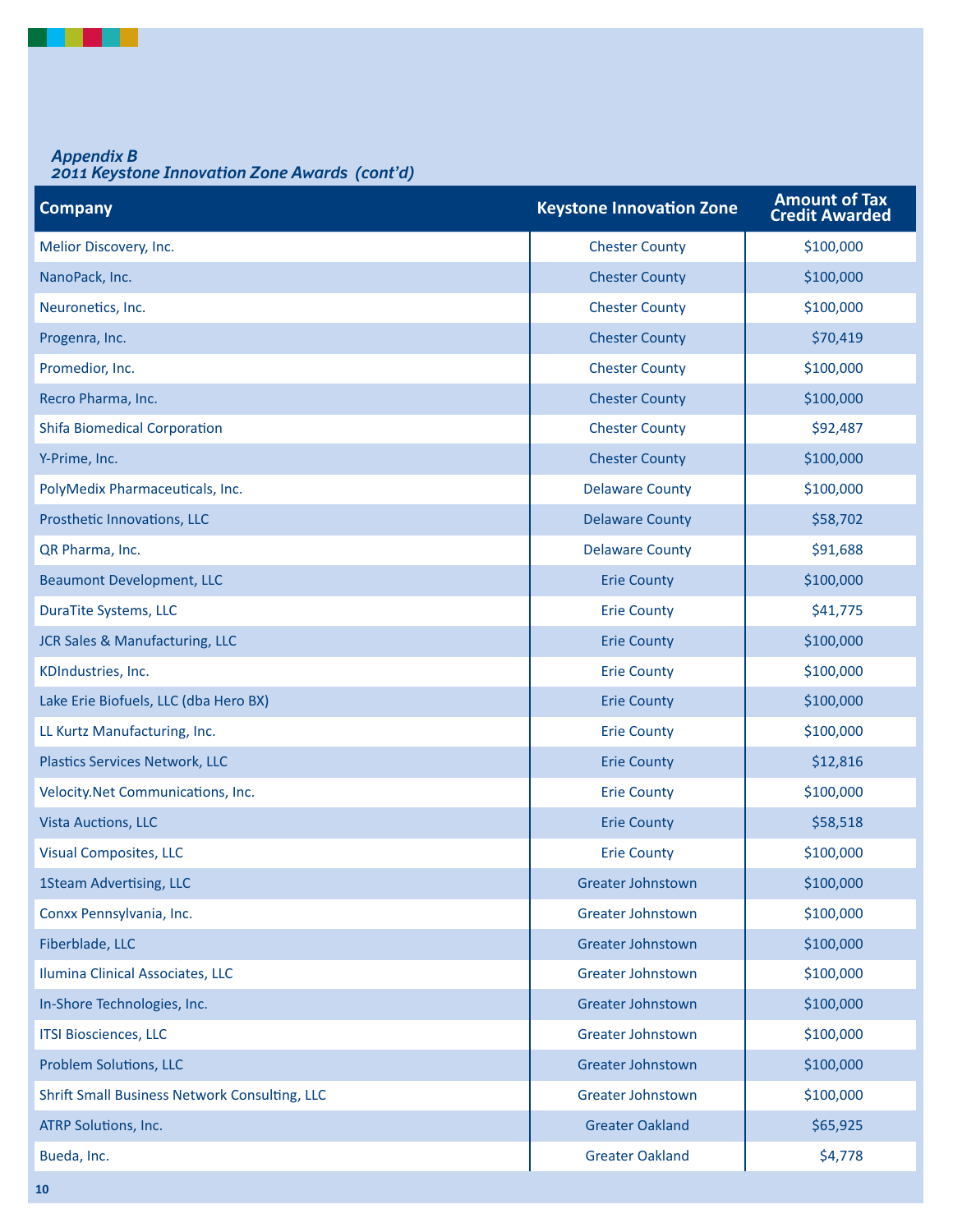# *Appendix B*

| <b>2011 Keystone Innovation Zone Awards (cont'd)</b> |  |
|------------------------------------------------------|--|
|                                                      |  |
|                                                      |  |

| <b>Company</b>                                   | <b>Keystone Innovation Zone</b> | <b>Amount of Tax</b><br><b>Credit Awarded</b> |
|--------------------------------------------------|---------------------------------|-----------------------------------------------|
| <b>Concurrent Electronic Design Automation</b>   | <b>Greater Oakland</b>          | \$14,119                                      |
| Deeplocal, Inc.                                  | <b>Greater Oakland</b>          | \$100,000                                     |
| First Insight, Inc.                              | <b>Greater Oakland</b>          | \$100,000                                     |
| Green Ox Catalysts, Inc.                         | <b>Greater Oakland</b>          | \$10,217                                      |
| Industrial Learning Systems, Inc.                | <b>Greater Oakland</b>          | \$85,795                                      |
| Nanogriptech, LLC                                | <b>Greater Oakland</b>          | \$53,760                                      |
| Safaba Translation Solutions, LLC                | <b>Greater Oakland</b>          | \$60,612                                      |
| SpiralGen, Inc.                                  | <b>Greater Oakland</b>          | \$29,442                                      |
| Colorfin, LLC                                    | <b>Greater Reading</b>          | \$100,000                                     |
| Interactive Liquid, LLC                          | <b>Greater Reading</b>          | \$85,643                                      |
| American Solar & Environmental Technologies, LLC | Greater Susquehanna             | \$100,000                                     |
| Biomass Fuel Stocks of PA, Inc.                  | Greater Susquehanna             | \$57,951                                      |
| Ethnogenesis Foods, Inc.                         | Greater Susquehanna             | \$100,000                                     |
| Lake Forest Panel Systems, LLC                   | Greater Susquehanna             | \$825                                         |
| Lake Forest Sanitizing Systems, LLC              | Greater Susquehanna             | \$25,275                                      |
| Optimo Information Technology, LLC               | Greater Susquehanna             | \$100,000                                     |
| <b>Pinpoint Strategies</b>                       | Greater Susquehanna             | \$60,145                                      |
| <b>Better Bowls, LLC</b>                         | <b>Harrisburg Market</b>        | \$56,398                                      |
| Cruzstar, LLC                                    | <b>Harrisburg Market</b>        | \$3,383                                       |
| <b>Markant Corporation</b>                       | <b>Harrisburg Market</b>        | \$100,000                                     |
| <b>Tex Visions, LLC</b>                          | <b>Harrisburg Market</b>        | \$100,000                                     |
| <b>VQC Designs, LLC</b>                          | <b>Harrisburg Market</b>        | \$72,840                                      |
| Webpage FX, Inc.                                 | <b>Harrisburg Market</b>        | \$100,000                                     |
| Z-Band Video, Inc.                               | <b>Harrisburg Market</b>        | \$100,000                                     |
| <b>CMIT Solutions of Central Pennsylvania</b>    | Huntingdon Co./Juniata College  | \$100,000                                     |
| <b>Greatest Hits Websites, LLC</b>               | Huntingdon Co./Juniata College  | \$100,000                                     |
| <b>NAC New Age Consulting</b>                    | Huntingdon Co./Juniata College  | \$100,000                                     |
| <b>Recycle-It Electronics</b>                    | Huntingdon Co./Juniata College  | \$100,000                                     |
| TR Consulting, LLC                               | Huntingdon Co./Juniata College  | \$100,000                                     |
| Acera Technology, Inc.                           | <b>I-99 Innovation Corridor</b> | \$6,326                                       |
| <b>Actuated Medical, Inc.</b>                    | <b>I-99 Innovation Corridor</b> | \$100,000                                     |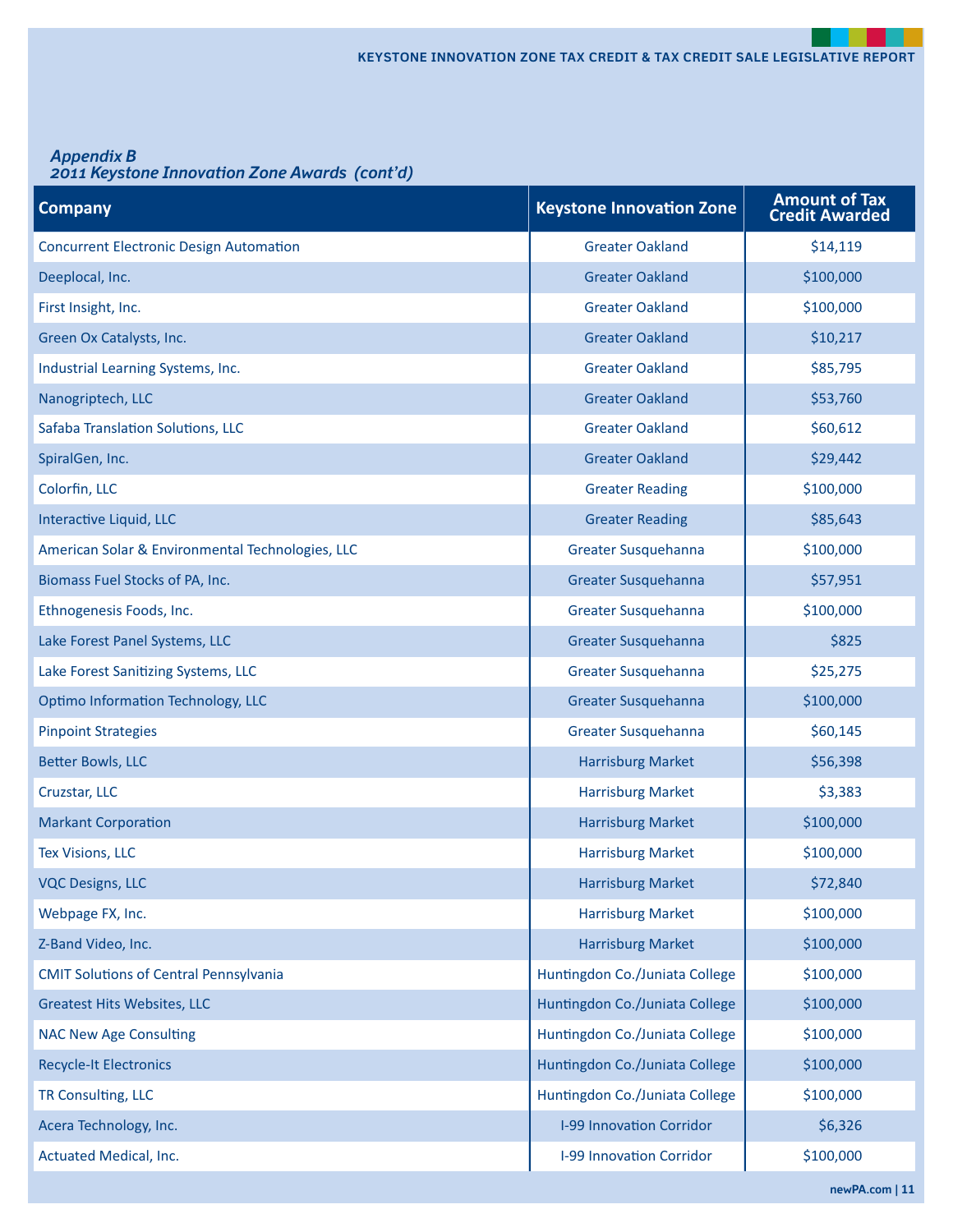#### *Appendix B 2011 Keystone Innovation Zone Awards (cont'd)*

| <b>Company</b>                                           | <b>Keystone Innovation Zone</b> | <b>Amount of Tax</b><br><b>Credit Awarded</b> |
|----------------------------------------------------------|---------------------------------|-----------------------------------------------|
| <b>Chemcut Holdings, LLC</b>                             | <b>I-99 Innovation Corridor</b> | \$100,000                                     |
| Empire CS, Inc.                                          | <b>I-99 Innovation Corridor</b> | \$100,000                                     |
| GDA Corp.                                                | <b>I-99 Innovation Corridor</b> | \$100,000                                     |
| <b>General Opto Solutions, LLC</b>                       | <b>I-99 Innovation Corridor</b> | \$80,378                                      |
| Indigo Biosciences, Inc.                                 | <b>I-99 Innovation Corridor</b> | \$100,000                                     |
| Intelmarx, LLC                                           | <b>I-99 Innovation Corridor</b> | \$18,404                                      |
| Keystone Nano, Inc.                                      | <b>I-99 Innovation Corridor</b> | \$96,241                                      |
| Micromechatronics, Inc.                                  | <b>I-99 Innovation Corridor</b> | \$100,000                                     |
| Mission Critical Partners, Inc.                          | <b>I-99 Innovation Corridor</b> | \$100,000                                     |
| M-Mech Defense, Inc.                                     | <b>I-99 Innovation Corridor</b> | \$100,000                                     |
| Prescient Weather, Ltd.                                  | <b>I-99 Innovation Corridor</b> | \$47,559                                      |
| QMAC - Quality Machining, Inc.                           | <b>I-99 Innovation Corridor</b> | \$100,000                                     |
| Strategic Polymer Sciences, Inc.                         | <b>I-99 Innovation Corridor</b> | \$100,000                                     |
| Ecedent, LLC                                             | <b>Indiana County</b>           | \$10,843                                      |
| Aha! Jokes, LLC                                          | Lackawanna County               | \$24,114                                      |
| <b>BlackOut Design</b>                                   | Lackawanna County               | \$30,124                                      |
| Danielle and Company, Inc.                               | Lackawanna County               | \$28,979                                      |
| Diversified Disaster Recovery Services, Inc.             | Lackawanna County               | \$100,000                                     |
| Hydro4GE, Inc.                                           | Lackawanna County               | \$100,000                                     |
| Iron-Tree Data Networks, Inc.                            | Lackawanna County               | \$100,000                                     |
| Local Focal, Inc. (dba Net Driven)                       | Lackawanna County               | \$100,000                                     |
| <b>AppTechs Corporation</b>                              | <b>Lancaster County</b>         | \$100,000                                     |
| <b>Back Mountain Systems</b>                             | <b>Luzerne County</b>           | \$1,634                                       |
| Blue Diamond Management Group, Inc.                      | <b>Luzerne County</b>           | \$100,000                                     |
| Chatka Interactive, LLC                                  | <b>Luzerne County</b>           | \$39,960                                      |
| <b>Cornerstone Counseling and Consulting Specialists</b> | <b>Luzerne County</b>           | \$62,974                                      |
| EthosGen, LLC                                            | <b>Luzerne County</b>           | \$100,000                                     |
| <b>Outsourcing USA</b>                                   | <b>Luzerne County</b>           | \$100,000                                     |
| Revere Holdings, Inc.                                    | <b>Luzerne County</b>           | \$100,000                                     |
| Synergistic Networks, Inc.                               | <b>Luzerne County</b>           | \$100,000                                     |
| Tabacalera Republica, Inc.                               | <b>Luzerne County</b>           | \$100,000                                     |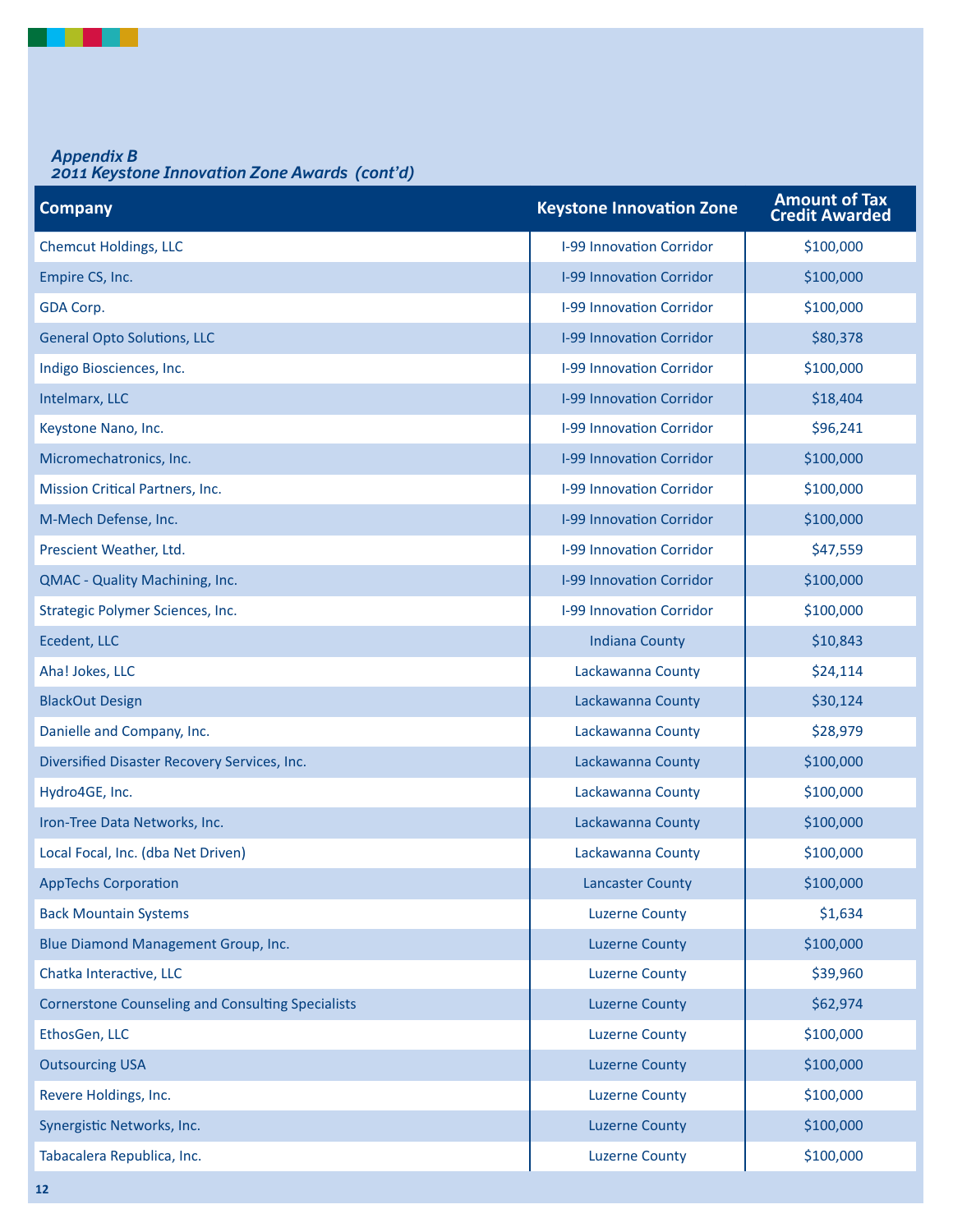## *Appendix B*

*2011 Keystone Innovation Zone Awards (cont'd)*

| <b>Company</b>                         | <b>Keystone Innovation Zone</b> | <b>Amount of Tax</b><br><b>Credit Awarded</b> |
|----------------------------------------|---------------------------------|-----------------------------------------------|
| <b>Basin Bridge, LLC</b>               | <b>Navy Yard</b>                | \$86,626                                      |
| Rhoads Shipbuilders & Fabricators, LLC | <b>Navy Yard</b>                | \$87,000                                      |
| Clarion Boards, Inc.                   | Northwest                       | \$100,000                                     |
| <b>Clarion Laminates, LLC</b>          | Northwest                       | \$100,000                                     |
| <b>Ernst Biomass, LLC</b>              | Northwest                       | \$100,000                                     |
| <b>Optical Filters USA, LLC</b>        | <b>Northwest</b>                | \$100,000                                     |
| <b>Wilson Engineering Services, PC</b> | Northwest                       | \$100,000                                     |
| Acuta Digital, Inc.                    | <b>Pittsburgh Central</b>       | \$21,885                                      |
| AM Holdings, LLC                       | <b>Pittsburgh Central</b>       | \$100,000                                     |
| Bit-X-Bit, LLC                         | <b>Pittsburgh Central</b>       | \$27,048                                      |
| <b>EBenefits Solutions, LLC</b>        | <b>Pittsburgh Central</b>       | \$100,000                                     |
| eDigitalDataCenter                     | <b>Pittsburgh Central</b>       | \$100,000                                     |
| Gearheadz, LLC (dba CloudFab)          | <b>Pittsburgh Central</b>       | \$9,173                                       |
| InspectTech Systems, Inc.              | <b>Pittsburgh Central</b>       | \$100,000                                     |
| Lechtzer, Incorporated                 | <b>Pittsburgh Central</b>       | \$57,362                                      |
| Special Pathogens Laboratory, LLC      | <b>Pittsburgh Central</b>       | \$27,270                                      |
| A Sound Strategy, Inc.                 | <b>Pocono Mountains</b>         | \$100,000                                     |
| <b>Biobuffer Solutions, Inc.</b>       | <b>Pocono Mountains</b>         | \$100,000                                     |
| FinancialFootprint, LLC                | <b>Pocono Mountains</b>         | \$3,437                                       |
| J G Sesta, LLC                         | <b>Pocono Mountains</b>         | \$85,152                                      |
| Analyticaven, LLC                      | South Bethlehem                 | \$63,553                                      |
| Azevan Pharmaceuticals, Inc.           | South Bethlehem                 | \$100,000                                     |
| <b>CDG Environmental, LLC</b>          | South Bethlehem                 | \$100,000                                     |
| EcoTech Marine International, Inc.     | South Bethlehem                 | \$100,000                                     |
| Element ID, Inc.                       | South Bethlehem                 | \$20,382                                      |
| <b>Hager Biosciences, LLC</b>          | South Bethlehem                 | \$6,496                                       |
| Johnson McCormick Technologies, LLC    | South Bethlehem                 | \$3,860                                       |
| <b>Mosaic Interactive</b>              | South Bethlehem                 | \$77,199                                      |
| Saladax Biomedical, Inc.               | South Bethlehem                 | \$100,000                                     |
| Spinact, LLC (dba CumulusIQ)           | South Bethlehem                 | \$58,945                                      |
| <b>Third Eye Diagnostics</b>           | South Bethlehem                 | \$27,160                                      |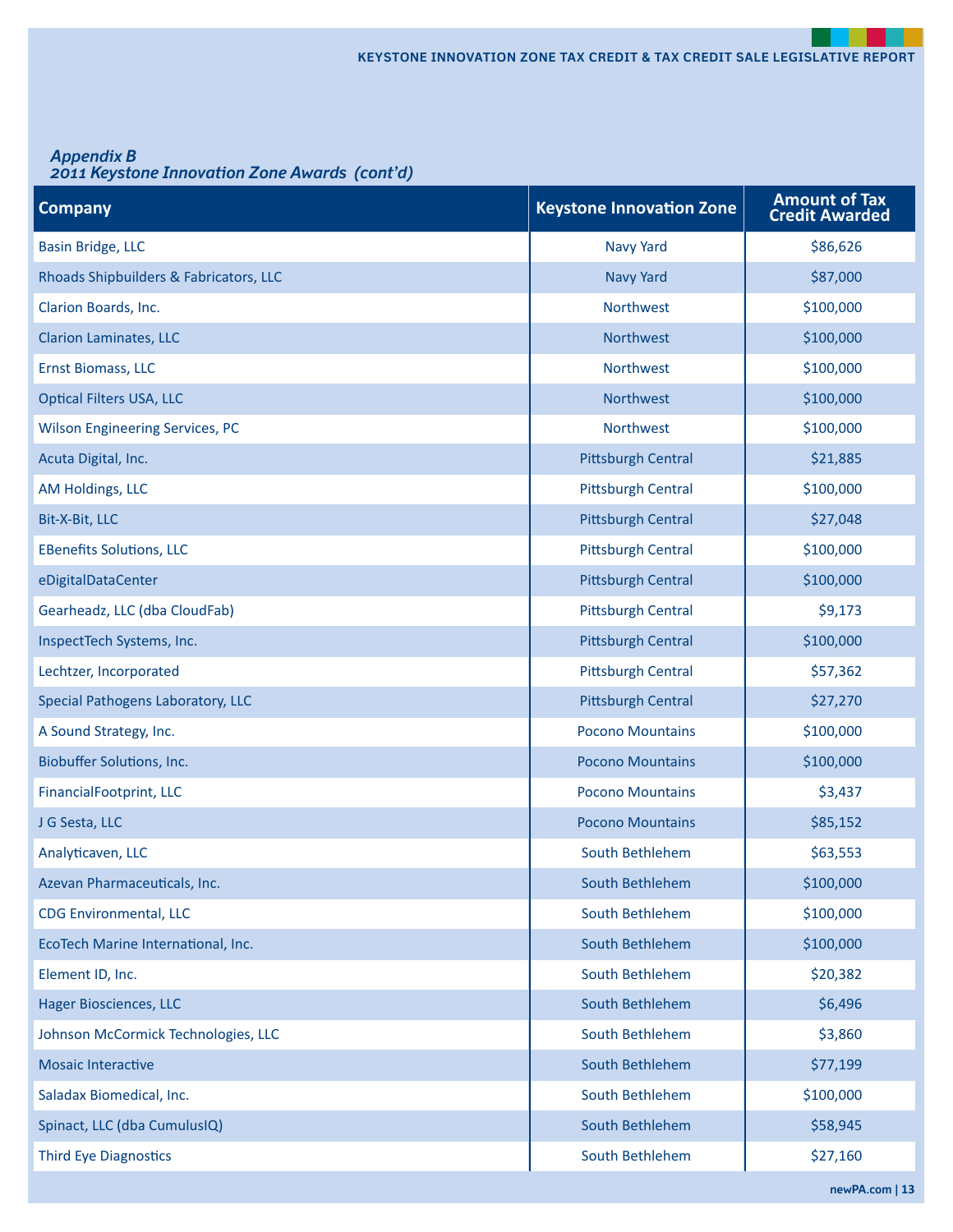#### *Appendix B 2011 Keystone Innovation Zone Awards (cont'd)*

. . .

| <b>Company</b>                                                     | <b>Keystone Innovation Zone</b> | <b>Amount of Tax</b><br><b>Credit Awarded</b> |
|--------------------------------------------------------------------|---------------------------------|-----------------------------------------------|
| Viddler, Inc.                                                      | South Bethlehem                 | \$100,000                                     |
| Hydrospray Wash Systems, Inc.                                      | <b>Tri-County</b>               | \$76,272                                      |
| RAK Computer Associates, Inc.                                      | <b>Tri-County</b>               | \$43,344                                      |
| <b>Daedalus Innovations, LLC</b>                                   | <b>University City</b>          | \$99,915                                      |
| InfraScan, Inc.                                                    | <b>University City</b>          | \$36,135                                      |
| Pulsar Informatics, Inc.                                           | <b>University City</b>          | \$100,000                                     |
| Recovery Networks, Inc.                                            | <b>University City</b>          | \$100,000                                     |
| <b>Invent Yourself Rich, LLC</b>                                   | Williamsport/Lycoming           | \$100,000                                     |
| Keystone Leather Distributors, LLC                                 | Williamsport/Lycoming           | \$100,000                                     |
| Lang's Chocolates                                                  | Williamsport/Lycoming           | \$25,972                                      |
| <b>Strouse Industrial, LLC</b>                                     | Williamsport/Lycoming           | \$24,059                                      |
| Tasseron Sensors, Inc.                                             | Williamsport/Lycoming           | \$100,000                                     |
| The R.A.T.E. Company, LLC                                          | Williamsport/Lycoming           | \$37,708                                      |
| <b>TLC North, LLC</b>                                              | Williamsport/Lycoming           | \$100,000                                     |
| TQ Electronics, Inc.                                               | Williamsport/Lycoming           | \$9,600                                       |
| Alcoil, Inc.                                                       | <b>York County</b>              | \$100,000                                     |
| Aptagen, LLC                                                       | <b>York County</b>              | \$71,738                                      |
| <b>Coupling Corporation of America</b>                             | <b>York County</b>              | \$100,000                                     |
| Dataforma, Inc.                                                    | <b>York County</b>              | \$100,000                                     |
| <b>Total = 174 Approved Applicants for KIZ Tax Credits in 2011</b> |                                 | \$13,069,331                                  |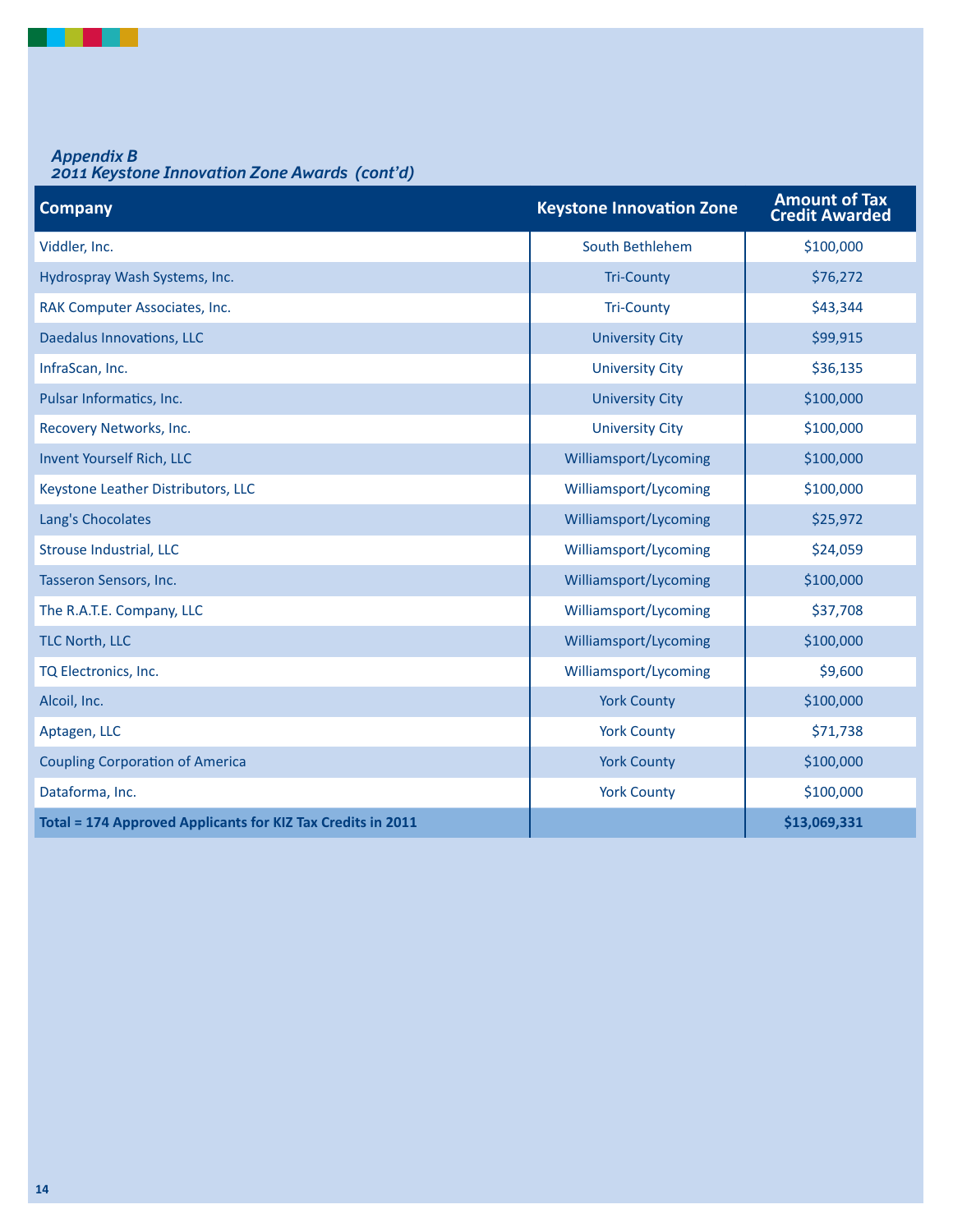# **Appendix C Entities that Acquired KIZ Tax Credits in 2012**

| <b>Buyer</b>                               | <b>Amount of Tax Credit</b><br>Sold/Assigned | <b>Applications</b><br><b>Approved</b> |
|--------------------------------------------|----------------------------------------------|----------------------------------------|
| Alfred M. Barbato                          | \$5,263.00                                   | $\mathbf{1}$                           |
| Apple, Inc.                                | \$2,325,209.00                               | 32                                     |
| <b>Bernice N. Bliley</b>                   | \$2,758.00                                   | $\mathbf{1}$                           |
| Beute & Bliley, Inc.                       | \$2,700.00                                   | $\mathbf{1}$                           |
| <b>Brian L. Bark</b>                       | \$9,477.00                                   | $\mathbf{1}$                           |
| Clifford E. Reed, III                      | \$1,759.00                                   | $\mathbf{1}$                           |
| Daniel G. Bliley                           | \$4,242.00                                   | $\mathbf{1}$                           |
| David Boyce                                | \$4,739.00                                   | $\mathbf{1}$                           |
| David F. Jones                             | \$95.00                                      | $\mathbf{1}$                           |
| David R. Livingston, II                    | \$8,793.00                                   | $\mathbf{1}$                           |
| David Tressler, Sr.                        | \$3,990.00                                   | $\mathbf{1}$                           |
| Earl Hennenhoefer                          | \$2,821.00                                   | $\mathbf{1}$                           |
| Eric J. Guerrein                           | \$3,000.00                                   | $\mathbf{1}$                           |
| <b>Eric Tallman</b>                        | \$1,040.00                                   | $\mathbf{1}$                           |
| <b>First Commonwealth Bank</b>             | \$2,196,990.00                               | 29                                     |
| <b>Geoffrey Speicher</b>                   | \$3,000.00                                   | $\mathbf{1}$                           |
| <b>Gregory J. Paulding</b>                 | \$385.00                                     | $\mathbf{1}$                           |
| Harold A. Simmons                          | \$1,500.00                                   | $\mathbf{1}$                           |
| <b>Hartford Casualty Insurance Company</b> | \$396,914.00                                 | 4                                      |
| <b>Hartford Sentinel Insurance Company</b> | \$158,945.00                                 | 2 <sup>2</sup>                         |
| <b>IDP Education, LLC</b>                  | \$20,000.00                                  | $\mathbf{1}$                           |
| James S. Lynch                             | \$2,000.00                                   | $\mathbf{1}$                           |
| <b>John Munley</b>                         | \$1,600.00                                   | $\mathbf{1}$                           |
| <b>Karie Craig</b>                         | \$6,000.00                                   | $\mathbf{1}$                           |
| Kenneth R. Jones                           | \$5,000.00                                   | $\mathbf{1}$                           |
| <b>Kimberly Wylam</b>                      | \$890.00                                     | $\mathbf{1}$                           |
| Kohl's Department Stores, Inc.             | \$182,806.00                                 | $\overline{2}$                         |
| L. Peter Frieder, Jr.                      | \$1,990.00                                   | $\mathbf{1}$                           |
| Lackawanna Casualty Company                | \$97,528.00                                  | $\mathbf{1}$                           |
| Leonard F. Kowalski                        | \$9,477.00                                   | $\mathbf{1}$                           |
| Lynda Livingston                           | \$11,000.00                                  | $\mathbf{1}$                           |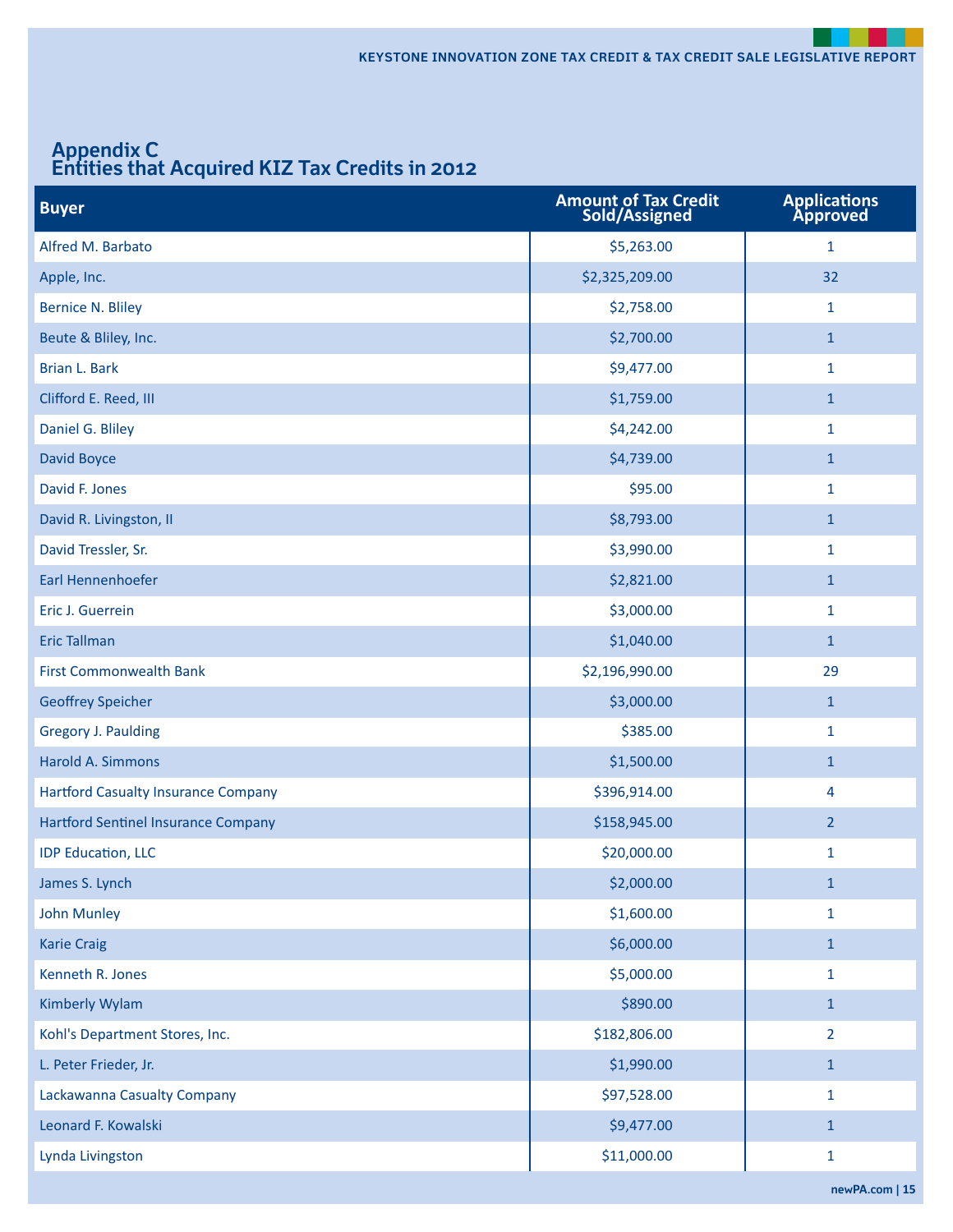# *Appendix C*

. . .

#### *Entities that Acquired KIZ Tax Credits in 2012*

| <b>Buyer</b>                                        | <b>Amount of Tax Credit</b><br>Sold/Assigned | <b>Applications</b><br><b>Approved</b> |
|-----------------------------------------------------|----------------------------------------------|----------------------------------------|
| <b>Marcel Ruhland</b>                               | \$1,535.00                                   | 1                                      |
| Massachusetts Mutual Life Insurance Company         | \$1,532,919.00                               | 18                                     |
| <b>Matthew Norris</b>                               | \$931.00                                     | $\mathbf{1}$                           |
| <b>Michael Insalaco</b>                             | \$6,380.00                                   | $\mathbf{1}$                           |
| Nicholas Koleno                                     | \$18,781.00                                  | $\mathbf{1}$                           |
| <b>Northwest Savings Bank</b>                       | \$100,000.00                                 | $\mathbf{1}$                           |
| Property and Casualty Insurance Company of Hartford | \$290,054.00                                 | 8                                      |
| R. Kevin Murray                                     | \$14,212.00                                  | $\mathbf{1}$                           |
| <b>Richard Snyder</b>                               | \$2,418.00                                   | $\mathbf{1}$                           |
| Robert M. Sok                                       | \$1,961.00                                   | $\mathbf{1}$                           |
| <b>Robert Stine</b>                                 | \$2,015.00                                   | $\mathbf{1}$                           |
| Rose M. Lackenmier                                  | \$1,040.00                                   | $\mathbf{1}$                           |
| <b>S&amp;T Bank</b>                                 | \$1,151,691.00                               | 12                                     |
| Selective Insurance Company of America              | \$519,552.00                                 | 6                                      |
| Selective Insurance Company of the Southeast        | \$83,154.00                                  | 1                                      |
| Selective Way Insurance Company                     | \$99,375.00                                  | $\mathbf{1}$                           |
| Susquehanna Bank                                    | \$2,526,628.00                               | 41                                     |
| <b>Tammy Koleno</b>                                 | \$18,781.00                                  | $\mathbf{1}$                           |
| <b>Texas Instruments Incorporated</b>               | \$100,000.00                                 | 1                                      |
| The Hartford Fire Insurance Company                 | \$221,736.00                                 | 3                                      |
| Thomas G. Speicher                                  | \$3,000.00                                   | 1                                      |
| <b>Thomas Munley</b>                                | \$2,400.00                                   | $\mathbf{1}$                           |
| <b>Thomas Wilson</b>                                | \$5,573.00                                   | $\mathbf{1}$                           |
| Timothy P. Speicher                                 | \$1,040.00                                   | $\mathbf{1}$                           |
| <b>UPMC Diversified Services, Inc.</b>              | \$99,146.00                                  | $\mathbf{1}$                           |
| William S. Craig, Jr.                               | \$31,000.00                                  | $\overline{3}$                         |
| <b>William Scranton</b>                             | \$1,990.00                                   | $\mathbf{1}$                           |
| <b>Totals</b>                                       | \$12,309,223                                 | 206                                    |